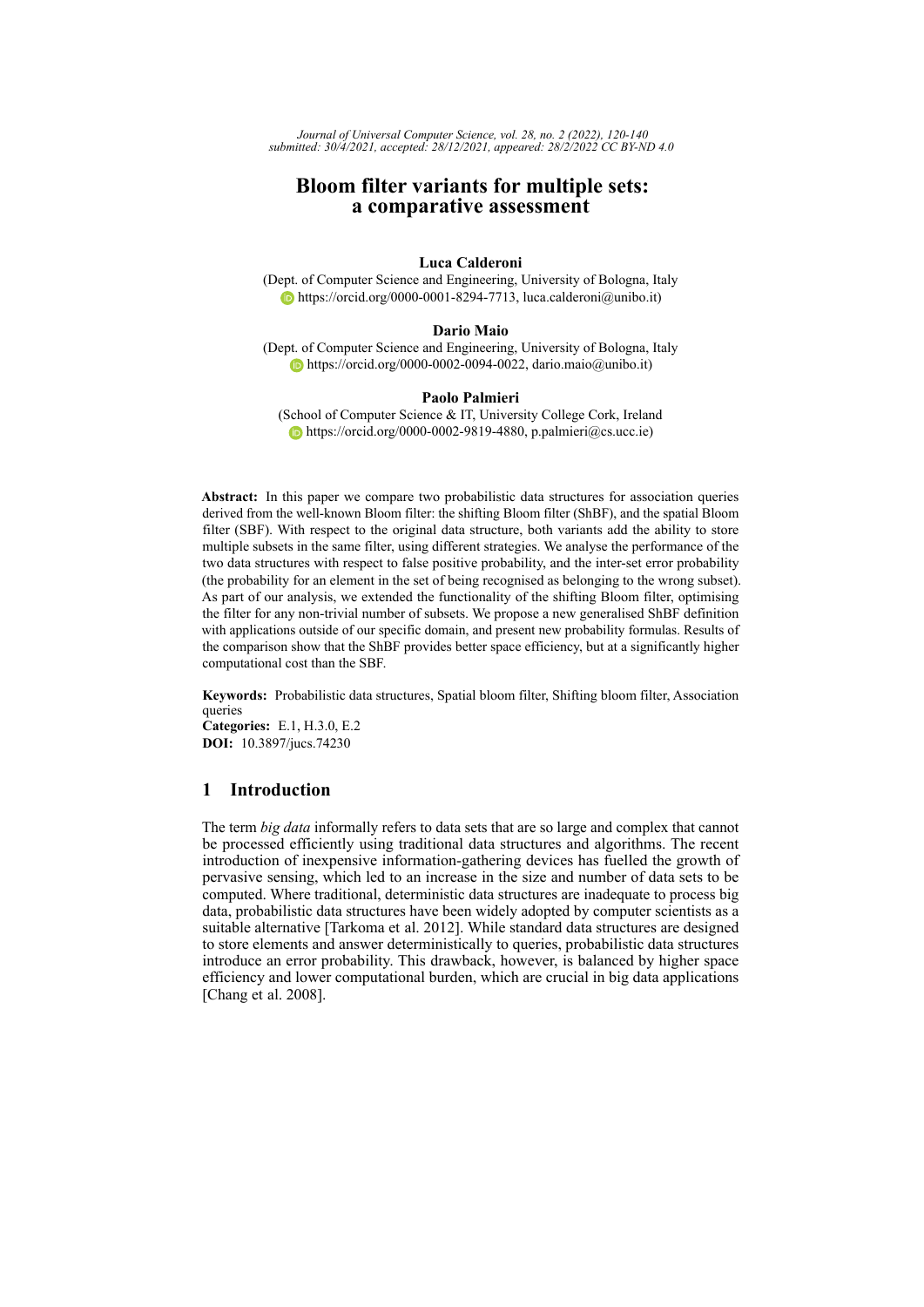Most probabilistic data structures, and specifically those relying on Bloom filters, use hash functions to randomize and compactly represent a set of items. The possibility of collisions introduces the potential for errors in the stored information, however the error probability is generally known and can be maintained under an arbitrary threshold by tuning the data structure parameters. Compared to errorless approaches, probabilistic data structures use significantly less memory, and have constant query time. They also usually support union and intersection operations and can therefore be easily parallelised.

Bloom filters (BF) are arguably the most prominent data structure belonging to this category. They were first introduced by Bloom [\[Bloom 1970\]](#page-19-1) in 1970, and were extensively used during the last decades. Bloom filters were designed to support membership queries, i.e., to determine whether a given element is a member of a given set or not. The Bloom filter always determines positively if an element is in the set, while elements outside the set are generally determined negatively, but are subject to a (bounded) false positive error probability [\[Grandi 2018\]](#page-19-2). Several modifications of Bloom filters have been proposed over the years [\[Luo et al. 2019\]](#page-20-1), with the purpose of adding additional functionalities. In this paper we compare two of these variants: the shifting Bloom filter (ShBF), and the spatial Bloom filter (SBF). Both variants allow the filter to store multiple sets<sup>[1](#page-20-2)</sup> rather than a single one, and enable membership queries over these sets (called *association queries*). ShBF and SBF use different strategies to achieve this: the ShBF uses additional hash functions to determine a shift in the positions within the filter for each set, while the SBF writes a different index value for each set.

The article is organized as follows: in the following we discuss the relevant literature, in Section [2](#page-3-0) we introduce the theoretical preliminaries to keep the paper self-contained and we propose a novel version of the ShBF. In Section [3](#page-13-0) we conduct the comparative assessment between SBFs and ShBF and we comment the tests.

#### **1.1 Related Works**

Bloom filters and the derived data structures have been used in a number of database systems applications over the years [\[Liu and Özsu 2018\]](#page-20-3). Due to their ability to efficiently know whether or not a key belongs to a set of keys, they are widely adopted for first level indexes [\[Chang et al. 2008\]](#page-19-0) and for query caching [\[Fan et al. 2000\]](#page-19-3). They were extensively tested over random access memories, traditional hard drives and, more recently on solid state drives. Bloom filters were also applied to semi-structured data queries [\[Wang et al. 2004\]](#page-20-4), range queries and so forth. Due to their hash-based nature, Bloom filters were also applied in a number of privacy and security problems, such as biometric template protection [\[Gomez-Barrero et al. 2016\]](#page-19-4).

Concerning association queries, following the classification proposed by Luo et al. [\[Luo et al. 2019\]](#page-20-1), a number of Bloom filter variants proposed in the literature allow for multiple sets to be stored in the same filter. However, most data structures implement this functionality using a naive strategy: that is, using multiple instances of the data structure, one for each set.

Many such structures were proposed in the context of network routing strategies, where Bloom filters are widely used to address packet filtering and forwarding, and

 $1$  We note here that the relevant literature often mixes the definition of multi-set (as in multiple sets) and multiset. In this paper, we use the term multiset following the mathematical definition of a set which permits the coexistence of multiple instances of any element. In order to remove the ambiguity with multi-set, we only use the full expression "multiple sets" for datasets which include elements of different sets.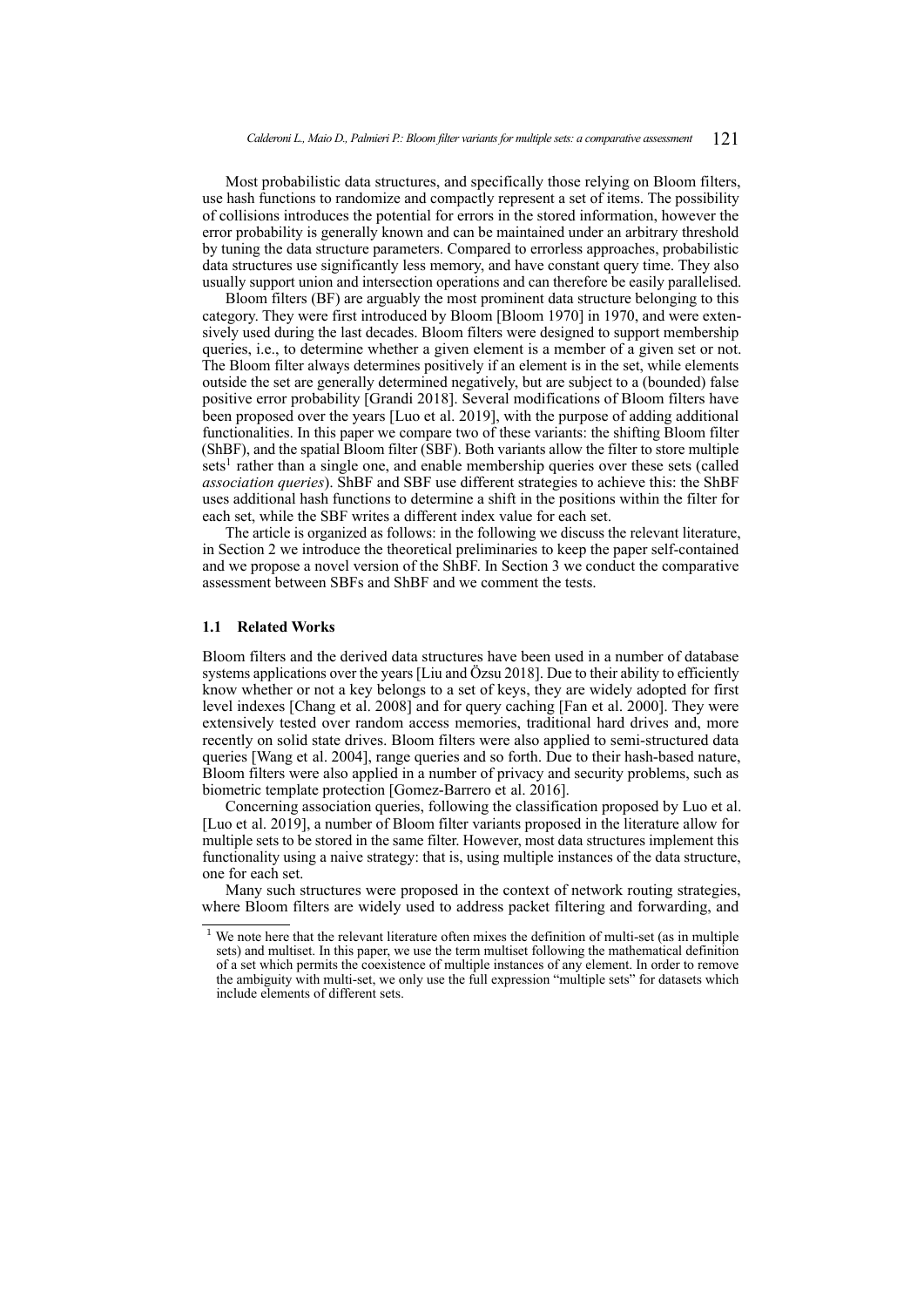the application scenario often requires the use of multiple sets [\[Geravand and Ahmadi](#page-19-5) [2013,](#page-19-5) [Broder and Mitzenmacher 2003,](#page-19-6) [Patgiri et al. 2019\]](#page-20-5). For instance, the *longest prefix match* solution proposed in [\[Dharmapurikar et al. 2006\]](#page-19-7) is one of the first strategies using the naive approach of one separate data structure for each set. In general, multiple BF strategies are viable when there is some a-priori knowledge regarding the number of sets to be mapped (and potentially the approximate number of items per set). This condition is often required for the design of hardware routing boards, where Bloom filters are parallelised and may thus be queried simultaneously. Several proposed solutions follow this principle: the IPv6 lookup scheme discussed in [\[Song et al. 2009\]](#page-20-6) or the packet forwarding strategy presented in [\[Chang et al. 2004\]](#page-19-8) are widely cited examples. The difference Bloom filter (DBF) is similar in this regard as it requires additional data structures linked to the main Bloom filter [\[Yang et al. 2017\]](#page-20-7). However, as the number of sets increases this approach becomes intuitively inefficient, as it increases the overhead linearly to the number of sets. It is also unsuitable when the number of sets cannot be predicted, or changes over time. We therefore exclude such Bloom filter variants from the comparison we present in this paper, to focus instead on structures that allow for multiple sets by design.

A number of variants of the Bloom filter allowing multiple sets exist in the literature: shifting Bloom filters [\[Yang et al. 2016\]](#page-20-8), combinatorial Bloom filters [\[Hao et al. 2009,](#page-19-9) [Hao et al. 2012\]](#page-20-9), spatial Bloom filters [\[Palmieri et al. 2014,](#page-20-10) [Calderoni et al. 2015\]](#page-19-10), the kBF [\[Xiong et al. 2014\]](#page-20-11), coloring embedders [\[Yang et al. 2019\]](#page-20-12), and the Bloomier filter [\[Chazelle et al. 2004,](#page-19-11) [Charles and Chellapilla 2008\]](#page-19-12). However, only a few are designed specifically for storing multiple sets. The kBF is instead a Bloom filter designed for key-value storage, with applications on approximate state machines; while Bloomier filters are a data structure for static support lookup tables. While both data structures can implement multiple sets, we do not include them in the comparison for reasons explained below. In the case of the kBF, the focus of the data structure is to store a value associated to each element of the originating set (following the key-value paradigm, where the key is the element and the value is the information stored in the data structure). The value is stored in a 32-bits space, divided into 29 bits used for encoding and a 3-bit counter. While we can use the value for storing a set identifier (and therefore group the elements into subsets) this is not the core functionality of the data structure, and, as it implies writing a 32-bit value for each element, is relatively inefficient. Similarly, the core functionality of Bloomier filters is not association queries on multiple sets: instead, Bloomier filters are designed for computing arbitrary functions defined only on the originating set. It is technically possible to implement a Bloomier filter defined on a membership function returning different values for elements of different subsets (and indeed this is used as an example by the authors). However, Bloomier filters can be implemented on arbitrary functions, which is a more complex problem and therefore introduce a significant overhead. In particular, Bloomier filters allow dynamic updates to the function, and also use two separate tables within the data structure, increasing memory usage. For the reasons detailed above, we restrict the comparative assessment presented in this paper to the data structures that are designed specifically for membership queries over multiple sets, commonly referred to as association queries. Filters that are designed for the purpose of storing multiple sets normally adopt either of two different strategies: making the filter non-binary (to allow for the set information to be stored in a filter position) as in the case of the spatial Bloom filter; or using an increased number of hash functions, where different hashes are used for different sets. The latter strategy is used by the shifting Bloom filters, as well as by the combinatorial Bloom filters and coloring embedders. As our objective is to compare the two main strategies to do so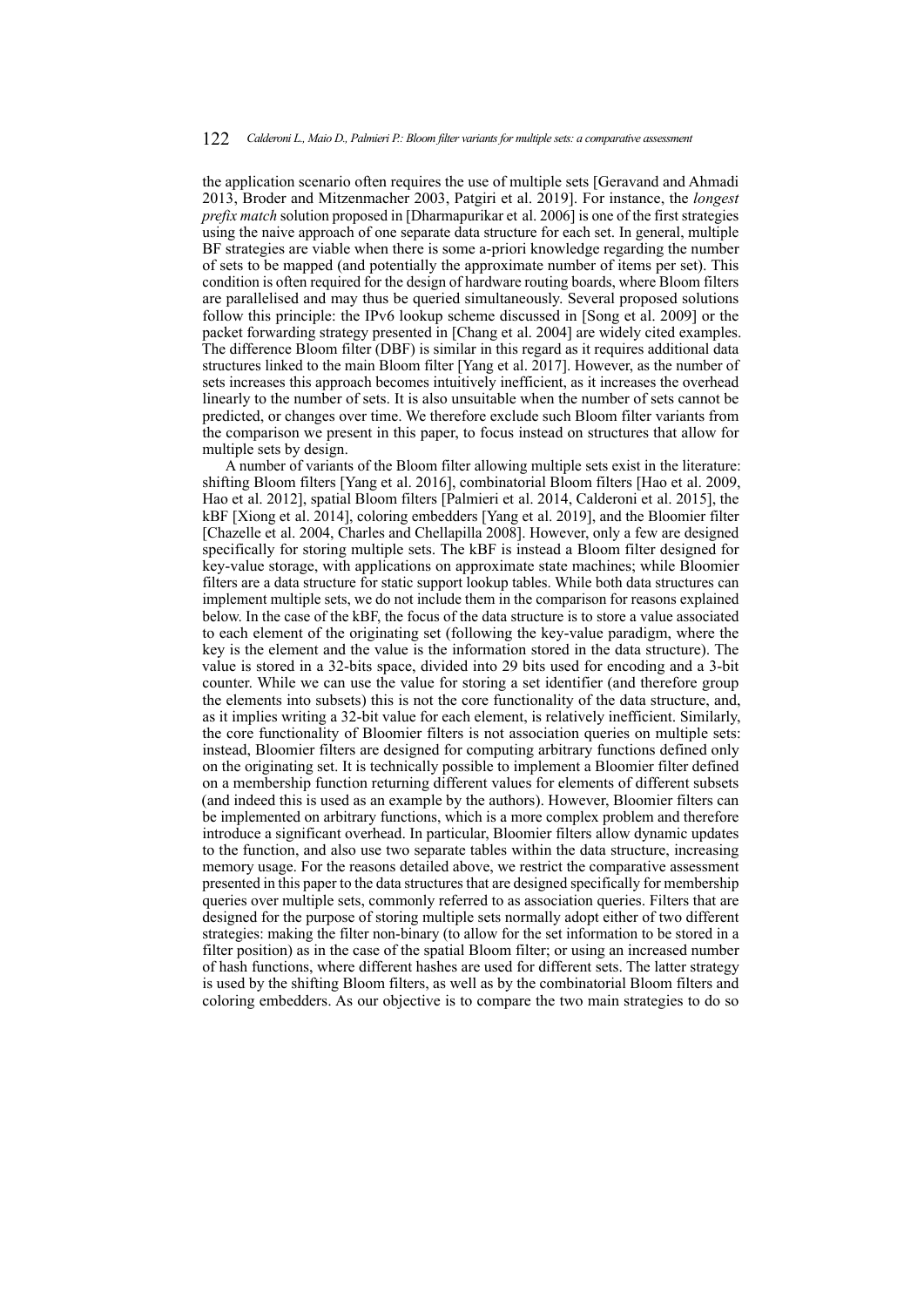(detailed above), we select the spatial Bloom filter to represent the non-binary filter approach, and the shifting Bloom filter for the multiple hashes approach. The shifting Bloom filter is in fact more efficient than the older combinatorial Bloom filters; while the coloring embedder has been optimised for 2 sets and can be extended to support a higher number (up to 16 in the original paper experiments) by following the same strategy as the shifting Bloom filter. Therefore, the shifting Bloom filter is arguably the best candidate to represent the multiple hashes approach.

### **1.2 Contribution**

In this paper we present a comparative assessment of two probabilistic data structures for association queries, the shifting Bloom filter and the spatial Bloom filter. In the case of the shifting Bloom filter, we also provide a new, generalised definition that removes the upper limit on the number of sets to be stored (contrary to the original definition that focuses on two sets only), and we provide adapted error probability formulas to reflect this change. The comparative assessment is based on an experimental analysis of the behaviour of the two data structures over large test datasets. Extensive tests have been performed using comparable implementations of both primitives. The empirical results validate the theoretical analysis of the error probabilities, space efficiency and computational costs.

# <span id="page-3-0"></span>**2 Theory**

In this section, we first introduce some useful notions and definitions, and later we redefine both data structures used in the comparison in a coherent and comparable way. In particular, we discuss the original Bloom filter (BF) data structure as proposed by Bloom (Section [2.1\)](#page-3-1) in Section [2.1.](#page-3-1) The two Bloom filter variants on which the comparative assessment will be based on are introduced in two separate sections: the shifting Bloom Filter in Section [2.2,](#page-5-0) and the spatial Bloom filter in Section [2.3.](#page-10-0) While for the latter we follow the original definition as presented in [\[Calderoni et al. 2015\]](#page-19-10), in the case of the shifting Bloom Filter we introduce a novel and significantly expanded definition, which improves the generality of the data structure. Extensive justification of this, including experimental result, is provided in the relevant section. Given the new definition, we also present a novel probabilistic model for the data structure, in Sections [2.2.1](#page-7-0) and [2.2.2.](#page-9-0)

#### <span id="page-3-1"></span>**2.1 Bloom Filter**

While several definitions of Bloom filters have been provided over time, both formal and functional, we choose to use in this paper a set-based formal definition, followed by a description of the construction function. We will follow this same approach for the ShBF and the SBF in the following.

**Definition 1** *We define a Bloom filter*  $B(S)$  *representing a set*  $S = \{a_1, \ldots, a_n\} \subseteq$  ${0,1}^*$  *as the set* 

$$
B(S) = \bigcup_{a \in S, h \in H} h(a) , \qquad (1)
$$

*where*  $H = \{h_1, \ldots, h_k\}$  *is a set of k hash functions such that each*  $h_i \in H : \{0,1\}^* \to$  $\{1, \ldots, m\}$ , that is, the hash functions take binary strings as input and output a number *uniformly chosen in*  $\{1, \ldots, m\}$ *.*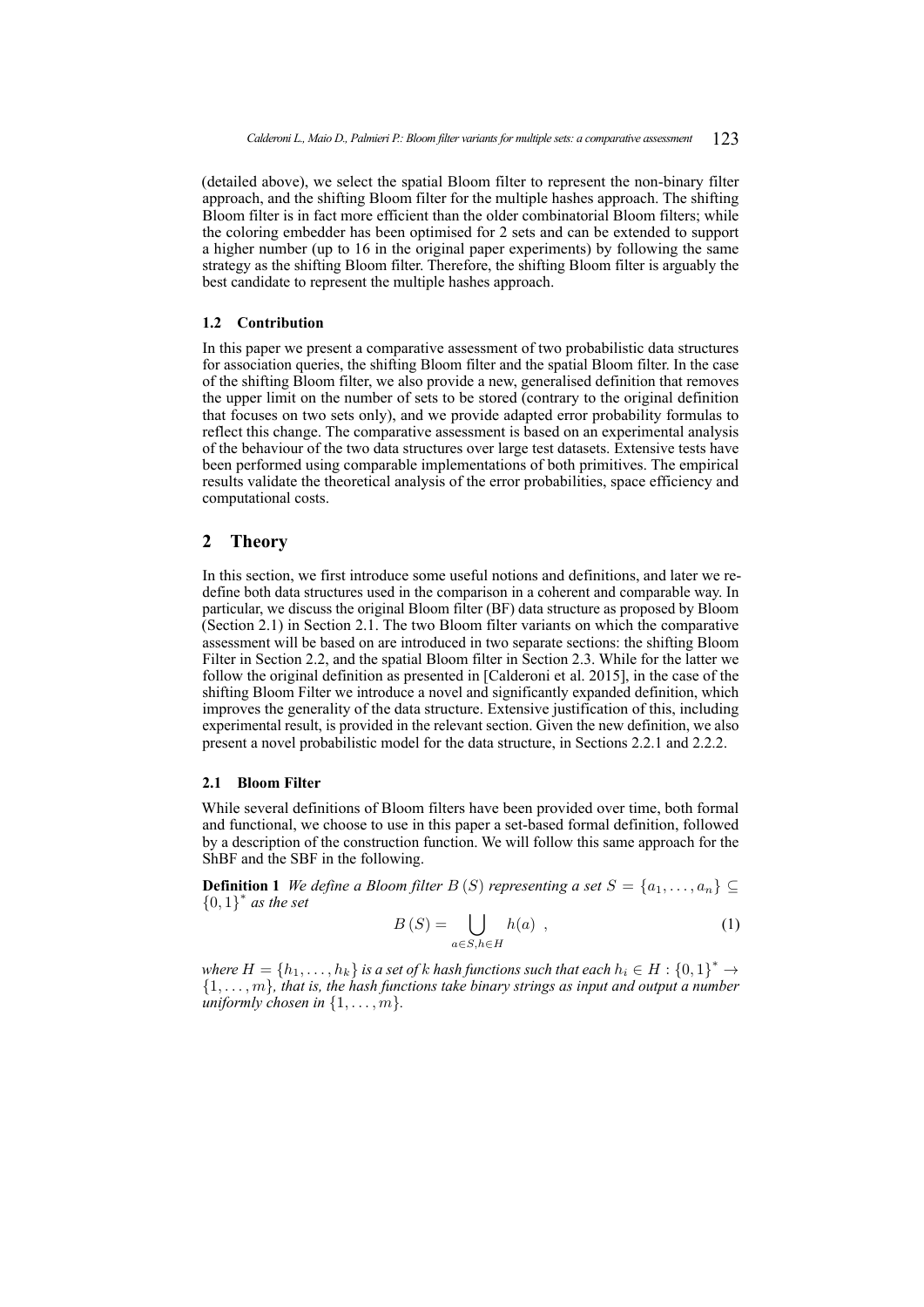#### 124 *Calderoni L., Maio D., Palmieri P.: Bloom filter variants for multiple sets: a comparative assessment*

<span id="page-4-0"></span>

*Figure 1: (a) Insertion of a set* S *and verification of elements in a Bloom filter of length*  $m = 16$ , featuring three hash functions ( $k = 3$ ). With respect to the verification process, *it is possible to observe true positives, true negatives and false positives. Each scenario is depicted in sequence. (b) A naive approach to store elements belonging to multiple sets using the classic BF is to assign elements of each set to a separate, dedicated filter.*

Please note that in the above definition we use a simplified notation: by  $\bigcup x$ , we mean the union with a set containing only element  $x$ . We omit the curly braces around  $x$ to avoid confusion with operators generating sets of sets.

A Bloom filter  $B(S)$  can be represented as a binary vector b composed of m bits (or *cells*), where the i-th bit

$$
b[i] = \begin{cases} 1 & \text{if } i \in B(S) \\ 0 & \text{if } i \notin B(S) \end{cases} . \tag{2}
$$

The filter construction may be summarized as follows. First of all, each bit of the array is set to 0. Then we compute  $h(a) = i$  for each item  $a \in S$  and for each hash function  $h \in H$ . The corresponding *i*-th bit of the array *b* is thus set to 1. It follows that  $m$  bits are required in order to store  $b$ .

Subsequently, in order to check whether or not an element  $a<sub>u</sub>$  belongs to the originating set  $S$ , the following condition should be satisfied:

$$
\forall h \in H, b \left[ h(a_u) \right] = 1 . \tag{3}
$$

Therefore, if any bit in  $b$  that corresponds to a value output by one of the hash functions for  $a_u$  is 0, then  $a_u \notin S$ . If, instead, all the hash functions map to bits of value 1, then  $a_u \in S$  minus a false positive probability p [\[Bose et al. 2008\]](#page-19-13). The nature of this probability is well known and it is out of the scope of this work to investigate it further. We will instead insist on those issues related to false positives and inter-set errors throughout our discussion on SBF and ShBF.

A schematisation of the BF insertion and verification procedures is presented in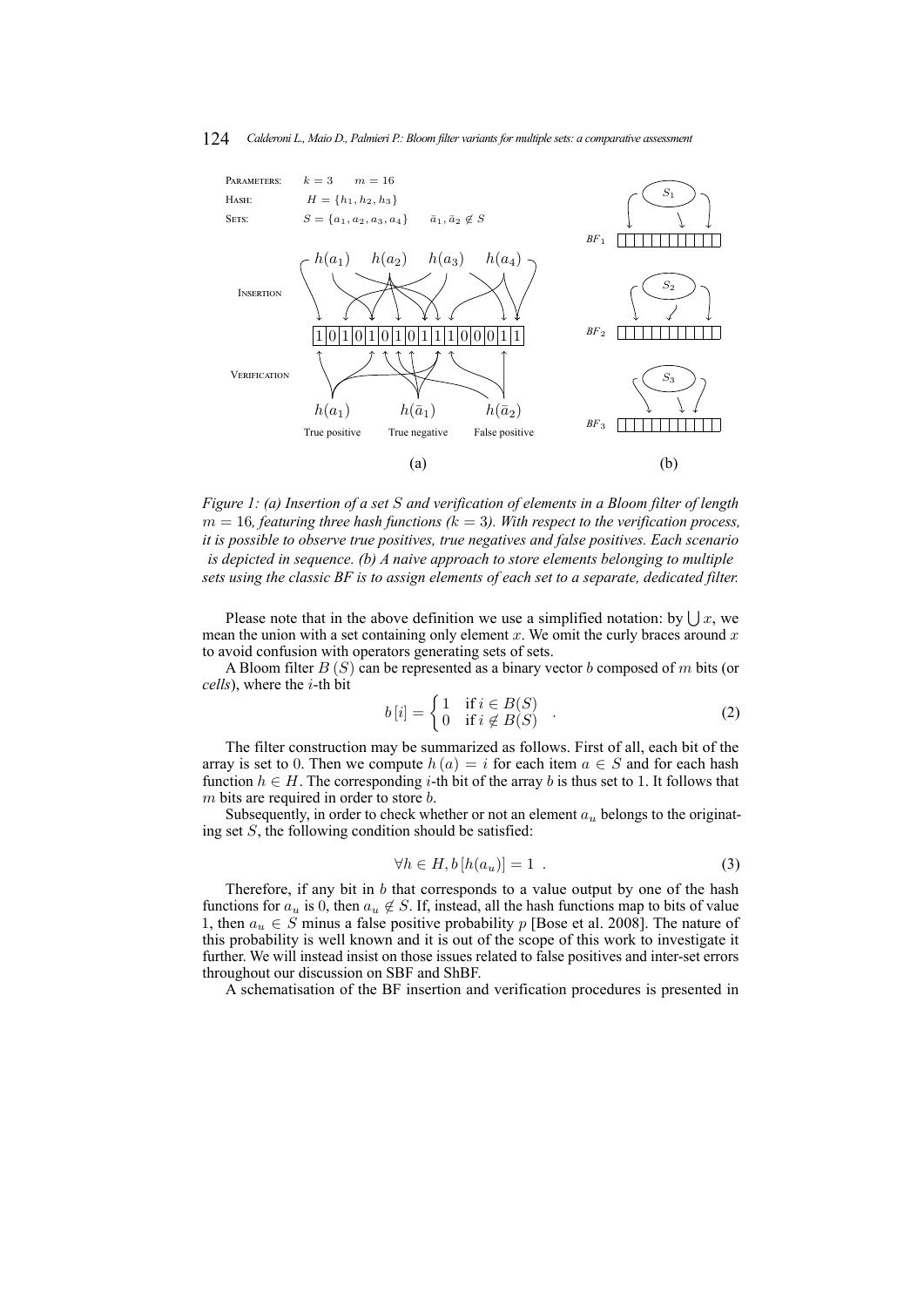Figure [1.](#page-4-0)

The Bloom filter characteristic of space-efficiency and of constant-time membership query lead to a rapid propagation of BF variants [\[Luo et al. 2019\]](#page-20-1).

As briefly discussed above, one of the main constraints concerning BF consist in their ability to store elements belonging to a single originating set. A naive method to surpass this constraint is to build a separate filter for each set we need to represent. Although several among the proposed variants follow this principle [\[Luo et al. 2019\]](#page-20-1), some BF variant able to store more than one set in a single filter were lately proposed. Spatial Bloom filters [\[Palmieri et al. 2014,](#page-20-10) [Calderoni et al. 2015\]](#page-19-10) and shifting Bloom filters [\[Yang et al. 2016\]](#page-20-8) are both able to store elements belonging to several different sets, even then they differ one each other for a number of features. In the following, we discuss some basic principle concerning these data structures in order to better understand the comparison proposed in Section [3.](#page-13-0)

#### <span id="page-5-0"></span>**2.2 Shifting Bloom Filter**

The shifting Bloom filter [\[Yang et al. 2016\]](#page-20-8) is a variant of Bloom filters which supports membership queries as well as association queries and multiplicity queries. However, it cannot provide all the aforementioned features at once. The user needs to select which kind of queries the filter should answer to, and construct it according to procedures that are specific to each functionality. The interrogation procedures are also feature-specific. As the comparison proposed in this work focuses on association queries, we limit our discussion to ShBF filters set up for this specific type of queries. In the following we refer to the ShBF built for association queries simply as ShBF. The ShBF as proposed in the original work by Yang et al. [\[Yang et al. 2016\]](#page-20-8) focuses only on two sets, and provides a mechanism for identifying elements that are present in both sets (therefore the two sets are not disjoint, and their intersection can be  $\neq \emptyset$ ). However, the limitation of being able to store only two sets is a direct consequence of allowing the two originating sets to be non-disjoint, and requires the use of an auxiliary data structure thus increasing memory usage. We believe that this limitation significantly reduces the potential application scenarios for the ShBF, and therefore in this paper we extend the ShBF data structure to remove the upper limit on the number of originating sets. However, in doing so we remove the possibility to store sets with intersecting elements, and we allow for disjoint sets only. We feel the benefits of our proposed modification far outweight the downsides, and we note that intersections can potentially be re-introduced using a naive strategy (defining an intersection as a separate set). This modification also allows for a more meaningful comparison of the ShBF with the SBF data structure, with can also store an unbounded number of disjoint sets.

The shifting Bloom filter allows multiple sets to be stored by shifting the position at which the values are stored in the filter: that is, an *offset* is added to the output of each hash function, and the offset specifies which set the element belongs to. The offset is not static, but is determined by an additional hash function, so that each set uses a different hash function to determine the offset. In practice, this means that two elements of the same set will have different offsets, but these offsets are both calculated using the same hash function, which is set-specific. For memory-efficiency reasons, Yang et al. propose in the original paper to limit the offset space (that is, the output size of this additional hash function), so that the position pointed by the hash function plus the offset will be in the same memory word as the position pointed by the hash function only (without the offset). The authors do not specify a particular size for the memory word. While this approach can reduce memory reads when only two sets are stored, in the proposed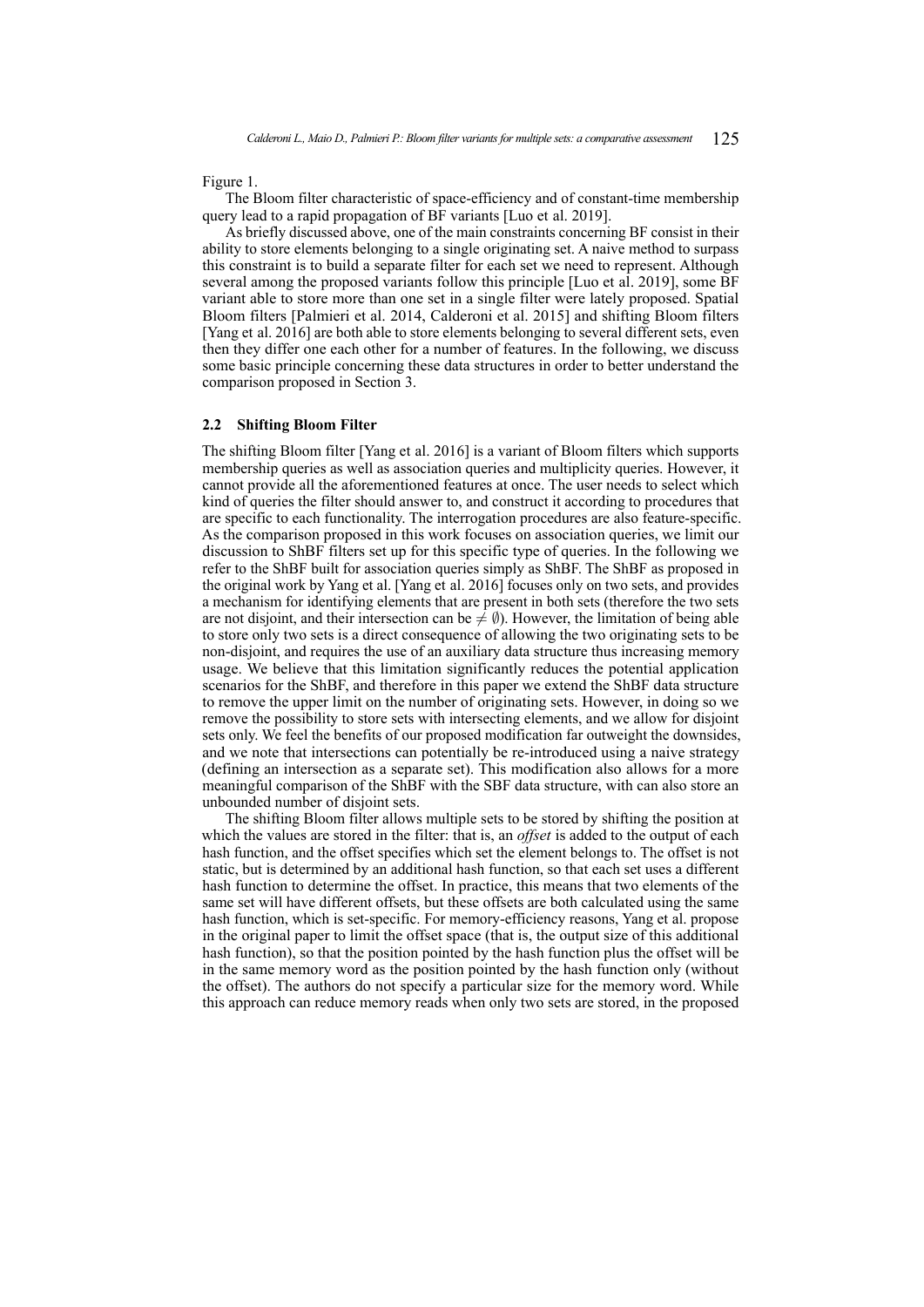<span id="page-6-0"></span>

*Figure 2: Experimental results showing the negative impact of a limited word size in a shifting Bloom filter.*

generalisation that allows for a large number of sets to be stored, a small word size can significantly increase the number of elements for which the set cannot be determined with accuracy.

In Figure [2](#page-6-0) we provide the results of an experiment where multiple word lengths are used over the same test dataset. For this experiment, we store 255 sets each containing 256 elements, for a total of  $65280$  elements in a filter of length  $2^{23}$  bits. As the two figures clearly depict, a small word value  $(2^{10})$  significantly increases the number of errors returned by the filter (a formal definition of such errors is provided in the following). The best results are obtained for word sizes of  $2^{16}$  or above. Considering that the original goal of reducing the memory reads cannot be achieved with such a high word size, we propose here to discard the limitation on the offset space entirely. As shown by the experiment, limiting the offset space to any meaningful word size would negatively affect the correctness of the association queries result. Moreover, removal of the word requirement reduces the computational burden by eliminating a modulo operation for each offset calculation.

In the following, we provide a formal definition of the proposed generalised ShBF, as described above. In particular, the definition we propose differs from the original ShBF as proposed by Yang et al. [\[Yang et al. 2016\]](#page-20-8) by removing the upper bound on the number of disjoint sets, and also removing the offset space limitation.

**Definition 2** *Given the originating sets*  $\Delta_1, \Delta_2, \ldots, \Delta_s$  *to be represented in the filter, let*  $\overline{S}$  *be the union set*  $\overline{S} = \bigcup_{\Delta_i \in S} \Delta_i$  *and* S *be the set of sets such that*  $S = {\Delta_1, \ldots, \Delta_s}$ *.* Let  $H = \{h_1, \ldots, h_k\}$  be a set of k hash functions such that each  $h_i \in H : \{0,1\}^* \to$  $\{1, \ldots, m\}$ , that is, each hash function takes binary strings as input and outputs a *number uniformly chosen in*  $\{1, \ldots, m\}$ . Let also  $H^{\vee} = \{h_1^{\vee}, \ldots, h_{s-1}^{\vee}\}$  be a set of  $s-1$  *hash functions such that each*  $h_i^{\gamma} \in H^{\gamma} : \{0,1\}^* \to \{1,\ldots,m\}$ , where m is a *positive integer.*

*We define a shifting Bloom filter* B (S) *over* S *as the set*

$$
B^{\gamma}\left(S\right) = \bigcup_{\delta \in \bar{S}, h \in H} \left(h(\delta) + o(\delta)\right) \text{ mod } m \tag{4}
$$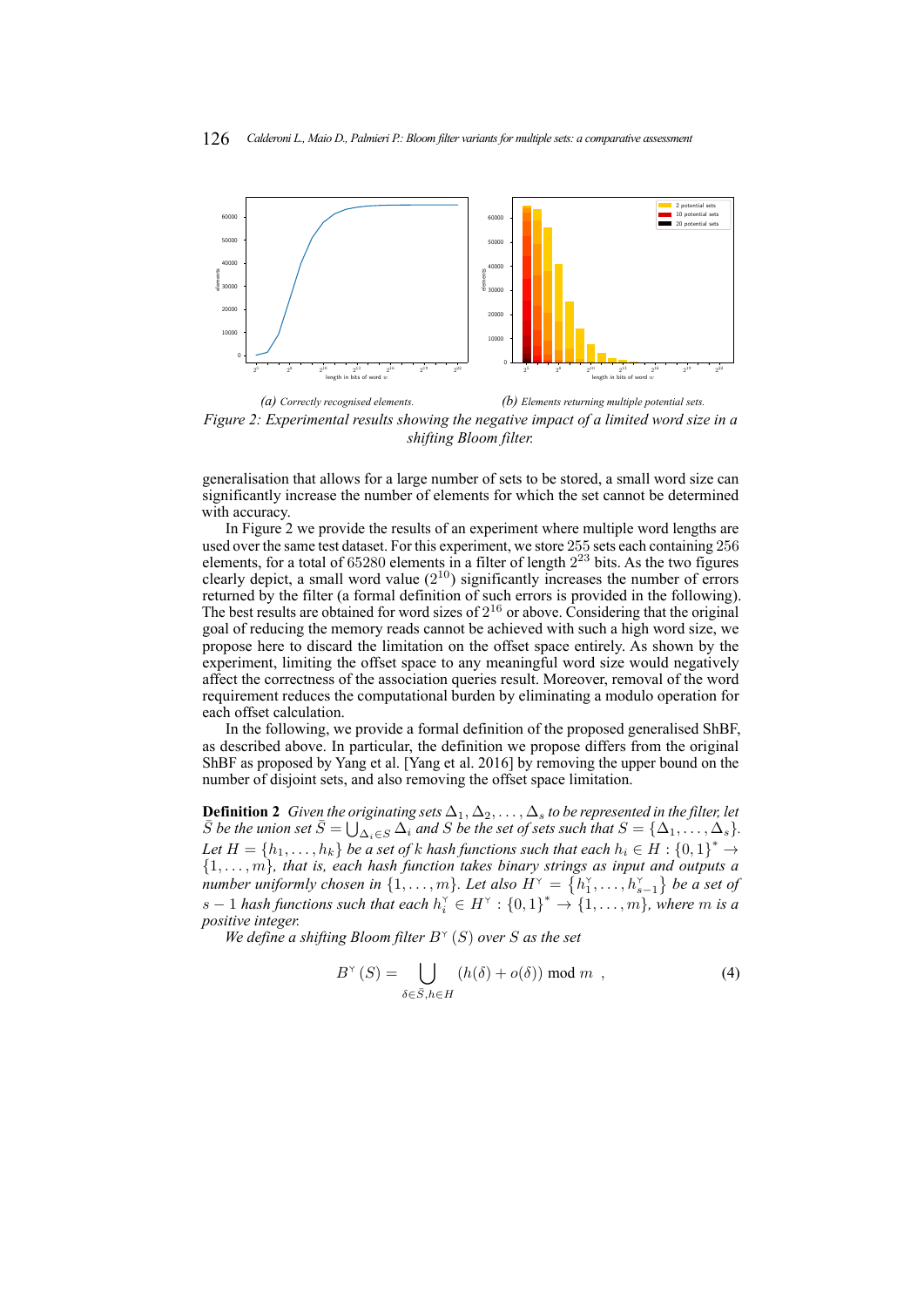*where the offset*  $o(\delta)$  *is intended as follows:* 

$$
o(\delta) = \begin{cases} 0 & \text{if } \delta \in \Delta_1 \\ h_i^{\vee}(\delta) & \text{if } \delta \in \Delta_{i+1}, i \neq 0 \end{cases} . \tag{5}
$$

A shifting Bloom filter  $B^{\gamma}(S)$  can be represented as a binary vector  $b^{\gamma}$  composed of m bits (or *cells*), where the i-th bit

$$
b^{\scriptscriptstyle \vee}[i] = \begin{cases} 1 & \text{if } i \in B^{\scriptscriptstyle \vee}(S) \\ 0 & \text{if } i \notin B^{\scriptscriptstyle \vee}(S) \end{cases} . \tag{6}
$$

In the following, when referring to a shifting Bloom filter, we refer to its vector representation  $b^{\scriptscriptstyle \vee}$ .

The ShBF is built as follows. Initially all bits are set to 0. Then, for each  $\Delta_i \in S$ , for each element  $\delta \in \Delta_i$  and for each  $h \in H$  we calculate  $(h(\delta) + o(\delta))$  mod  $m = i$ , and set the corresponding *i*-th bit of  $b^{\gamma}$  to 1. Thus, m bits are needed in order to store  $b^{\gamma}$ .

The verification procedure is formalized as follows. Let us suppose to test an element  $\delta \in \mathcal{E}$  against the filter (where  $\mathcal{E}$  represents a generic domain), in order to learn which originating set it belongs to (or whether it does not belong to any originating set). First of all we need to compute k hash digests, i.e.,  $\forall h \in H$ , we compute  $h(\delta)$ . Then, as each originating set is combined with a specific hash offset, we need to check separately whether the element belongs to each set. We check whether  $\delta \in \Delta_i$  if

<span id="page-7-1"></span>
$$
\forall h \in H, b^{\vee} \left[ (h(\delta) + o(\delta)) \bmod m \right] = 1 \tag{7}
$$

During the verification process of the set  $\Delta_i$ , should we find an index i such that  $b^{\gamma}[i] = 0$ , we can conclude  $\delta \notin \Delta_i$  and we proceed to another set  $\Delta_j \in S$ . Conversely, when the condition [\(7\)](#page-7-1) is fulfilled, we add  $\Delta_i$  to the set of positives matches  $\Gamma$ . At the end of the verification procedure three are the possible scenarios:

- **–**  $\Gamma = \emptyset$ . Then we may assert  $\delta \notin \overline{S}$ .
- $-|\Gamma|=1, \Delta_i \in \Gamma$ . Hence  $\delta \in \Delta_i$ .
- $|\Gamma| > 1$ . Hence δ belongs to one among the sets included in Γ.

Both the second and the third case are subject to a false positive probability, as ShBF preserves the probabilistic nature of the classic Bloom filter. Concerning the latter case, please also note that it is not possible to assign a different weight to those sets included in Γ. Consequently, the element  $δ$  has the same probability to belong to each set, resulting in an inter-set error.

A schematization of the insertion and verification procedures of an ShBF is proposed in Figure [3.](#page-8-0)

#### <span id="page-7-0"></span>**2.2.1 False positives**

As we redefined the ShBF data structure it is important to investigate its behaviour in terms of false positives.

**Definition 3** Given a filter  $b^{\gamma}$ , a false positive event occurs when the verification pro*cedure performed on an element*  $\delta \notin \overline{S}$  *terminates with a non-empty set of positives matches, i.e.*  $\Gamma \neq \emptyset$ *.*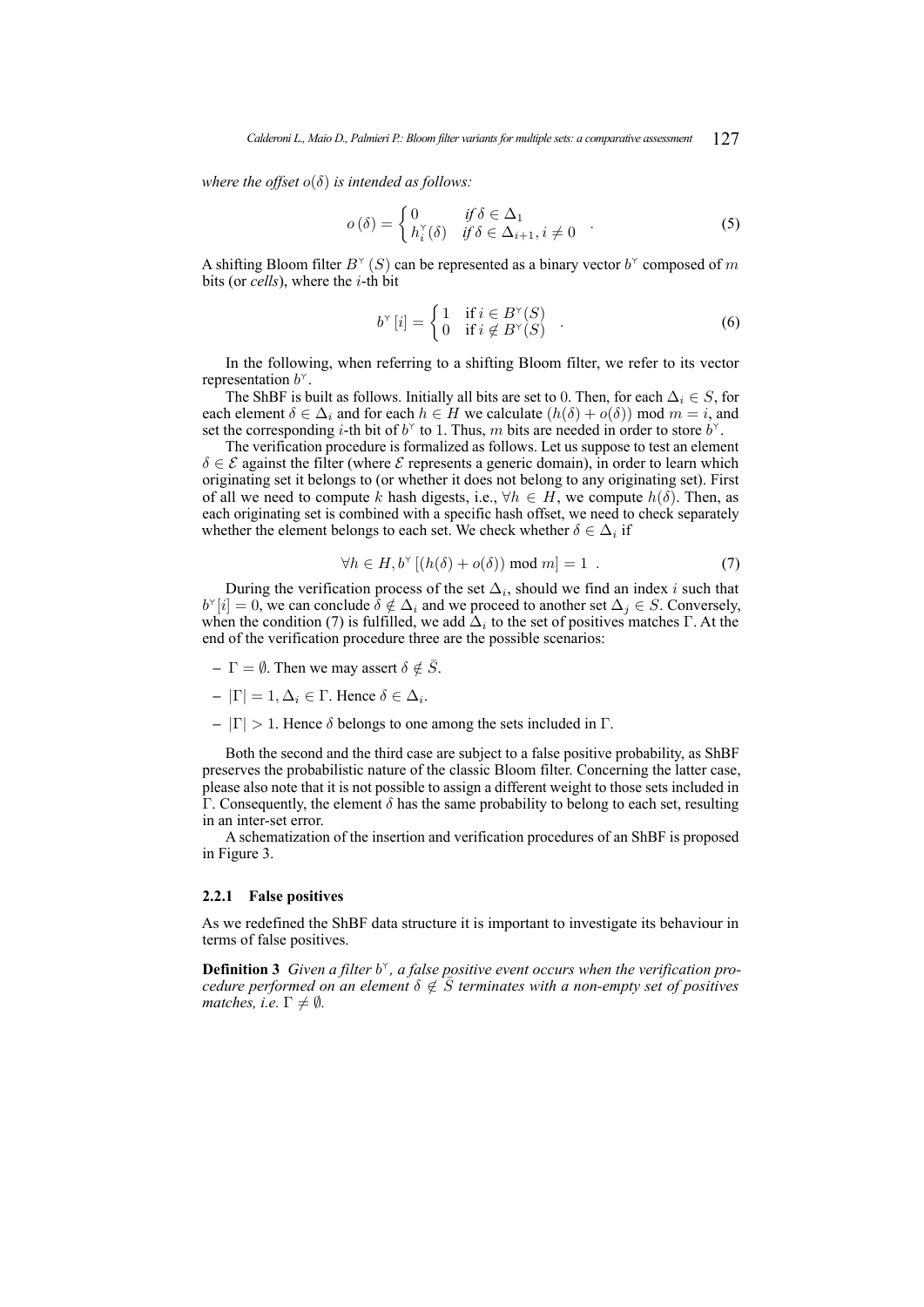<span id="page-8-0"></span>

*Figure 3: Insertion of three originating sets* ∆1, ∆<sup>2</sup> *and* ∆<sup>3</sup> *and verification of elements in a shifting Bloom filter of length*  $m = 16$ , *featuring two hash functions* ( $k = 2$ ). With *respect to the verification process, it is possible to observe true positives, true negatives, false positives and inter-set errors. Each scenario is depicted in sequence.*

As we may see, a false positive event reported by a ShBF may pertain several originating sets, due to the verification procedure which performs a separate lookup for each originating set. Consequently, we define a false positive event on a specific set as follows:

**Definition 4** Given a filter  $b^{\gamma}$ , a false positive event on a specific originating set  $\Delta_i$ *occurs when the verification procedure performed on an element*  $\delta \notin \overline{S}$  *terminates with the set*  $\Delta_i$  included in the set of positives matches, i.e.  $\Delta_i \in \Gamma$ .

Since during the verification procedure each set is checked for membership through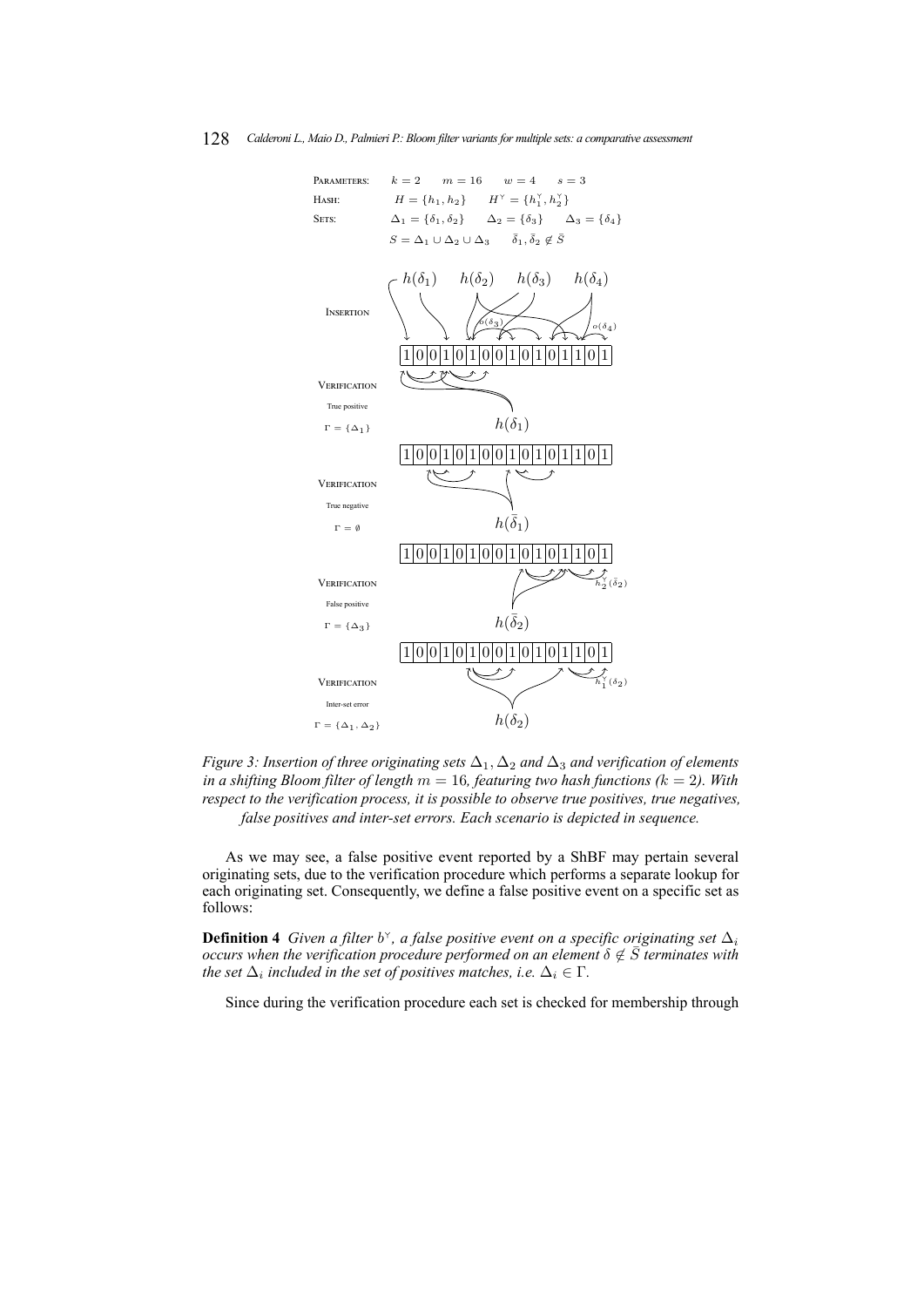a separate filter lookup performed on the same data structure, each originating set has the same probability of being included in the set of positives matches Γ. Specifically, the set-specific false positive probability ( $FPP_i^{\gamma}$ ) in a ShBF coincides with the overall false positives probability of a common BF, assuming both filters were filled with the same amount of items, i.e.  $b^{\gamma}$  was filled with  $n = |\bar{S}|$  items:

<span id="page-9-2"></span>
$$
\text{FPP}_i^{\gamma} = \left(1 - \left(1 - \frac{1}{m}\right)^{kn}\right)^k \tag{8}
$$

Conversely, the overall false positives probability ( $FPP^{\gamma}$ ) is increased due to the multiple filter lookups performed during the verification procedure. In order for the verification procedure to produce a false positive, it sufficient that one among the s set-specific lookups produces a set-specific false positive. As the probability for this event to occur is known ( $FPP_i^{\gamma}$ ), we may address this problem using the well known success-failure scheme (Bernoulli trials). Given an event which occurs with probability p, the probability to observe b successes among  $\alpha$  trials is:

$$
\binom{a}{b} p^b (1-p)^{a-b} \tag{9}
$$

The probability to report at least one set-specific false positive (i.e. at least one success) among s trials is the probability of the certain event minus the probability to never report a set-specific false positive among s trials. Hence

<span id="page-9-1"></span>
$$
\text{FPP}^{\gamma} = 1 - \left( \binom{s}{0} \text{FPP}_i^{\gamma 0} (1 - \text{FPP}_i^{\gamma})^{s-0} \right) ; \qquad (10)
$$

it follows that:

<span id="page-9-3"></span>
$$
FPP^{\gamma} = 1 - \left(1 - \left(1 - \left(1 - \frac{1}{m}\right)^{kn}\right)^{k}\right)^{s} .
$$
 (11)

#### <span id="page-9-0"></span>**2.2.2 Inter-set errors**

As discussed above, when the verification procedure produces a set of positives matches composed of more than one set, it is not possible to discern which among those sets is the one that effectively contains the element. Thus, supposing  $|\Gamma| = u$ , we have only  $1/u$  chances to assign the element to the correct set.

**Definition 5** *Given a filter*  $b^{\gamma}$ *, an inter-set error event occurs when the verification procedure performed on an element*  $\delta \in \overline{S}$  *terminates with a set of positives matches such that*  $|\Gamma| > 1$ .

As per the classic BF, the ShBF is not affected by false negatives. Thus, when we test the filter for an element  $\delta \in \Delta_i$ , the correct set  $(\Delta_i)$  is for sure included in  $\Gamma$ . However, the verification procedure is composed of  $s$  ShBF-lookups, one for each set. During the remaining  $s - 1$  lookups, should the procedure report a false-positive, the corresponding set would be wrongly added to the set of positives matches. Hence, the probability to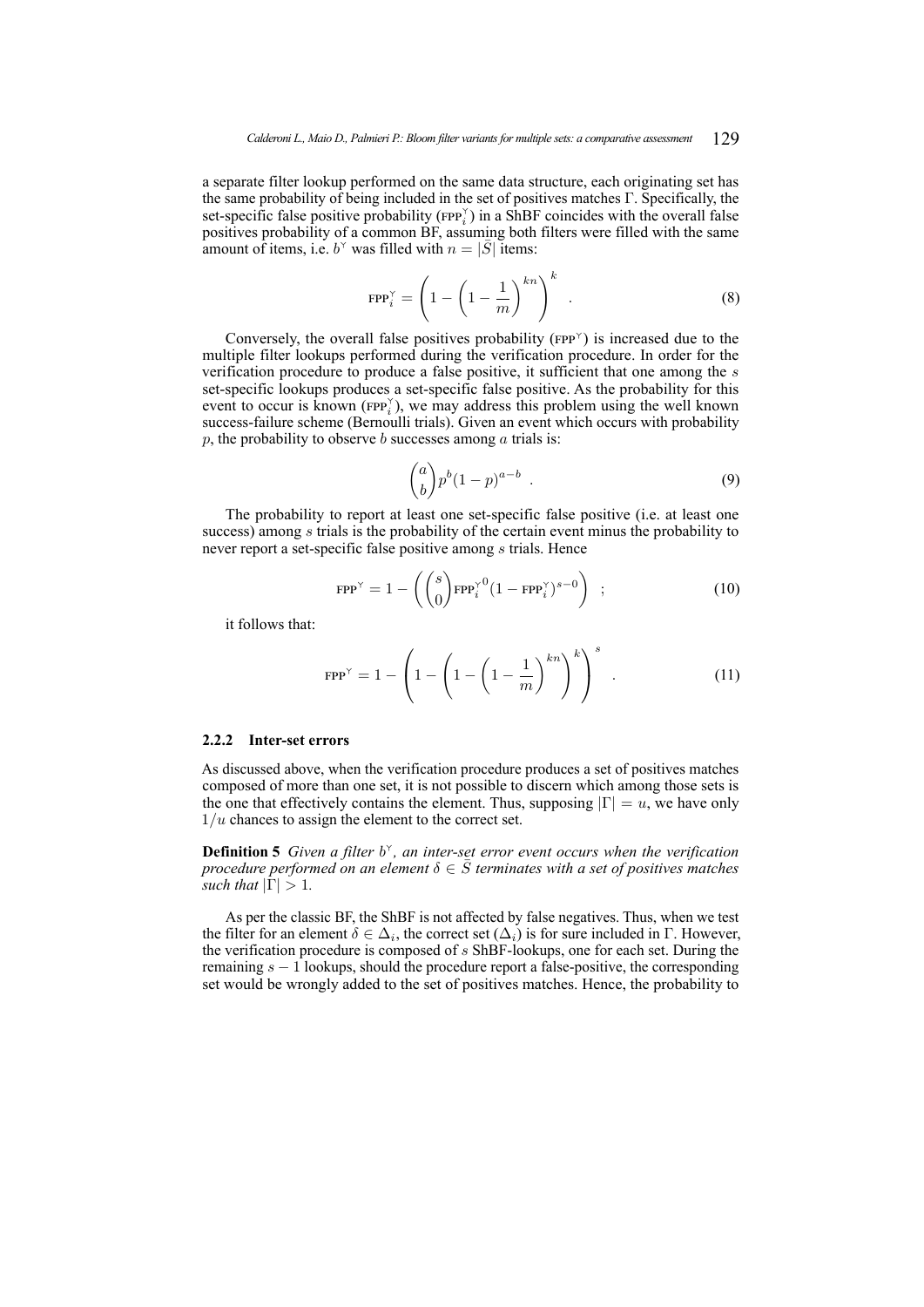#### 130 *Calderoni L., Maio D., Palmieri P.: Bloom filter variants for multiple sets: a comparative assessment*

observe an inter-set error (ISEP ) may be derived as the probability of the certain event minus the probability to never report a false positive throughout  $s - 1$  trials.

Following the same principle described in [\(10\)](#page-9-1) we may derive:

$$
\text{ISEP}^{\gamma} = 1 - \left( \binom{s-1}{0} \text{FPP}_i^{\gamma 0} (1 - \text{FPP}_i^{\gamma})^{s-1-0} \right) ; \qquad (12)
$$

hence

$$
ISEP^{\gamma} = 1 - \left(1 - \left(1 - \left(1 - \frac{1}{m}\right)^{kn}\right)^{k}\right)^{s-1} .
$$
 (13)

As the amount of correct information produced by the verification procedure depends on the number of sets included in  $\Gamma$ , it is also useful to derive the probability  $\text{ISEP}_{u_i}^{\gamma}$ for it to produce a set of positives matches with a specific cardinality  $i$ . Following the aforementioned principle, it is straightforward that the probability to obtain  $|\Gamma| = i$  is the probability to report exactly  $i - 1$  false positives among  $s - 1$  trials. Hence:

$$
\text{ISEP}_{u_i}^{\gamma} = \binom{s-1}{i-1} \text{FPP}_i^{\gamma i-1} (1 - \text{FPP}_i^{\gamma})^{s-i} \tag{14}
$$

Finally, for ease of comparison with SBF, we discuss the probability for a specific set to be involved in a inter-set error event (ISEP $_i^{\gamma}$ ).

**Definition 6** Given a filter  $b^{\gamma}$ , an inter-set error event on a specific originating set  $\Delta_i$ *occurs when the verification procedure performed on an element*  $\delta \in \overline{S}$  *terminates with a set of positives matches such that*  $\Delta_i \in \Gamma$ ,  $|\Gamma| > 1$ *.* 

Following the same principle discussed in Section [2.2.1](#page-7-0) concerning false positive events on specific sets, it is straightforward to note that  $\text{ISEP}_{i}^{\gamma}$  coincides with  $\text{FPP}_{i}^{\gamma}$  (see [\(8\)](#page-9-2) for reference).

#### <span id="page-10-0"></span>**2.3 Spatial Bloom Filter**

The spatial Bloom filter [\[Palmieri et al. 2014,](#page-20-10) [Calderoni et al. 2015\]](#page-19-10) was originally introduced with the purpose of efficiently storing an arbitrary number of disjoint sets representing geographic areas. Although its first application was in the location privacy domain (as the name suggests), the data structure can store any type of element and thus represents an efficient solution for any kind of scenarios where association queries over an arbitrary number of sets are required [\[Palmieri et al. 2017,](#page-20-13) [Calderoni et al. 2020\]](#page-19-14).

Similarly to the generalised ShBF we propose earlier in this paper, SBF natively supports multiple sets and element mapping is performed through a single data structure, without any need of auxiliary data structures or meta data. The spatial Bloom filter (SBF) is defined as follows [\[Calderoni et al. 2015\]](#page-19-10):

**Definition 7** *Given the originating sets*  $\Delta_1, \Delta_2, \ldots, \Delta_s$  *to be represented in the filter, let*  $\overline{S}$  *be the union set*  $\overline{S} = \bigcup_{\Delta_i \in S} \Delta_i$  *and* S *be the set of sets such that*  $S = {\Delta_1, \ldots, \Delta_s}$ *.* Let O be the strict total order over S for which  $\Delta_i < \Delta_j$  for  $i < j$ . Let also H =  $\{h_1, \ldots, h_k\}$  be a set of k hash functions such that each  $h_i \in H : \{0,1\}^* \to \{1, \ldots, m\}$ , *that is, each hash function in* H *takes binary strings as input and outputs a random*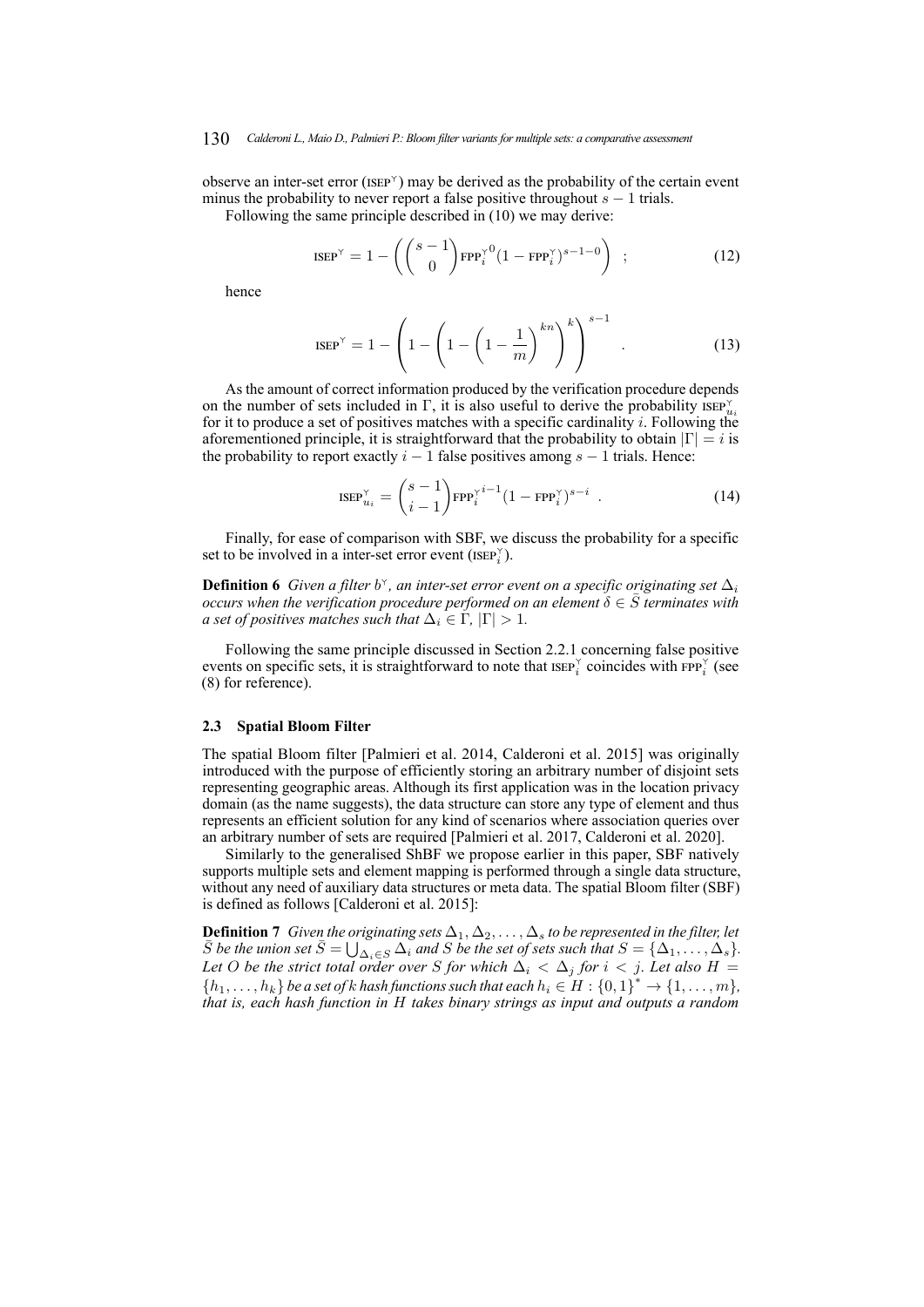*number uniformly chosen in*  $\{1, \ldots, m\}$ *. We define the spatial Bloom filter over*  $(S, O)$ *as the set of couples*

$$
B^{\#}(S, O) = \bigcup_{i \in I} \langle i, \max L_i \rangle \tag{15}
$$

*where I* is the set of all values output by hash functions in H for elements of  $\overline{S}$ 

$$
I = \bigcup_{\delta \in \bar{S}, h \in H} h(\delta) \tag{16}
$$

*and* L<sup>i</sup> *is the set of labels* l *such that:*

$$
L_i = \{l \mid \exists \delta \in \Delta_l, \exists h \in H : h(\delta) = i\} \quad . \tag{17}
$$

A spatial Bloom filter  $B^{\#}(S, O)$  can be represented as a vector  $b^{\#}$  composed of  $m$ values (or *cells*), where the i-th value

$$
b^{\#}[i] = \begin{cases} l & \text{if } \langle i, l \rangle \in B^{\#}(S, O) \\ 0 & \text{if } \langle i, l \rangle \notin B^{\#}(S, O) \end{cases} \quad \text{[Calderoni et al. 2015].} \tag{18}
$$

Throughout this paper, we refer to spatial Bloom filters using the vector representation  $b^{\#}$ .

The construction procedure of a SBF may be summarized as follows [\[Calderoni](#page-19-10) [et al. 2015\]](#page-19-10). The first step consists in setting each value in  $b^{\#}$  to 0. Then we compute  $h(\delta) = i$  for each item  $\delta \in \Delta_1$  and for each  $h \in H$ . The corresponding cell of the filter  $(b^{\#}[i])$  is set to 1 (as 1 represents the label of  $\Delta_1$ ). The same procedure is performed for elements included in  $\Delta_2$  (writing the value 2), then for those included in  $\Delta_3$  and so forth. The construction procedure terminates when the last set  $\Delta_s$  has been processed. It is important to point out that, as the construction procedure follows the strict total order defined over S, sets with lower labels are more likely to be overwritten than sets with higher label values, in case of collision.

Concerning collisions, we note that they occur when a specific hash function produces the same digest for two different elements (this is indeed what we commonly refer to as a hash collision), but also when two separate hash functions produce the same digest for a single element or for two distinct elements. When one among the aforementioned conditions is met, the same filter cell is written twice. We refer to this phenomenon as *cell overwrite*, or simply as *collision*, indifferently. An in-depth analysis concerning collisions and how they affect the probabilistic properties of this data structure is beyond the scope of this work and may be found in [\[Calderoni et al. 2018\]](#page-19-15).

During the filter construction, the filter crosses several *states* [\[Calderoni et al. 2018\]](#page-19-15):

**Definition 8** Let us consider the spatial Bloom filter  $b^{\#}$ . Given  $i \in L$ , we say the filter is in state  $i$  (and we refer to its vector representation as  $b^{\#}_{\neg i}$ ) if and only if all the elements *of set*  $\Delta_i$  *have been inserted into the filter.* 

Therefore, state  $0 \left( b_{-10}^{\#} \right)$  represents the empty filter (with all of its cells set to zero). At the end of the construction process, the filter is in state  $s$  ( $b^{\#}_{\neg s}$ ).

In order to know whether or not an element belongs to one of the originating sets, we need to perform a single filter lookup. Given  $\delta \in \mathcal{E}$  (where  $\mathcal{E}$  represents a generic domain), we compute k hash digest, i.e.,  $\forall h \in H$ , we compute  $h(\delta)$ . We check whether  $\delta \in \Delta_i$  if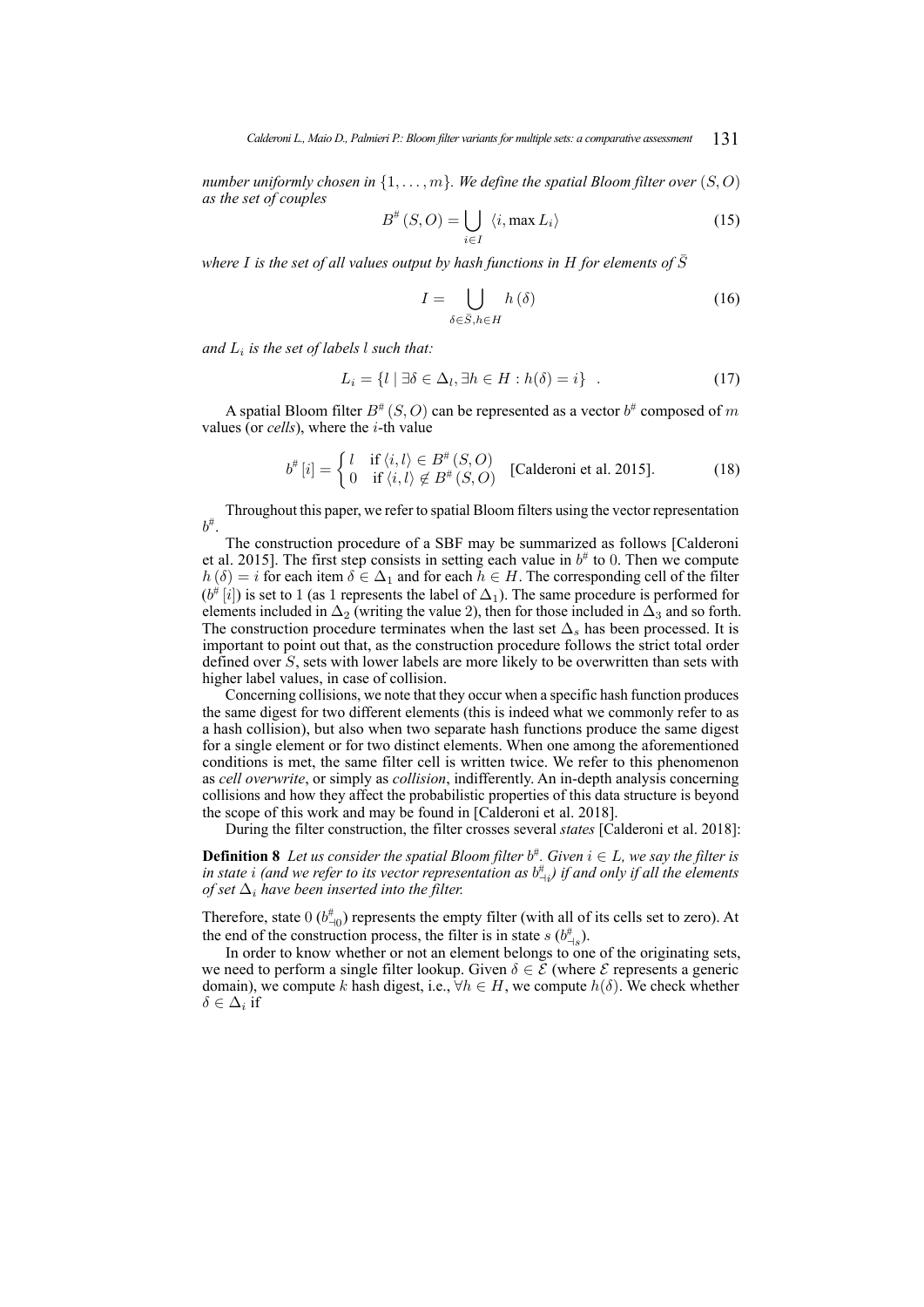#### <span id="page-12-0"></span>132 *Calderoni L., Maio D., Palmieri P.: Bloom filter variants for multiple sets: a comparative assessment*



*Figure 4: Insertion of three originating sets* ∆1, ∆<sup>2</sup> *and* ∆<sup>3</sup> *and verification of elements in a spatial Bloom filter of length* m = 16*, featuring two hash functions (*k = 2*). With respect to the verification process, it is possible to observe true positives, true negatives, false positives and inter-set errors. Each scenario is depicted in sequence.*

$$
\exists h \in H : b^{\#}[h(\delta)] = i \quad \text{and} \quad \forall h \in H, b^{\#}[h(\delta)] \geq i \quad . \tag{19}
$$

Should one or more cells contain the value 0, we can conclude  $\delta \notin \overline{S}$ , i.e., it does not belong to any of the originating sets.

The verification procedure which classifies an element  $\delta \in \mathcal{E}$  (where  $\mathcal{E}$  represents a generic domain) as belonging to one of the originating sets may be formalized using a functional notation as follows: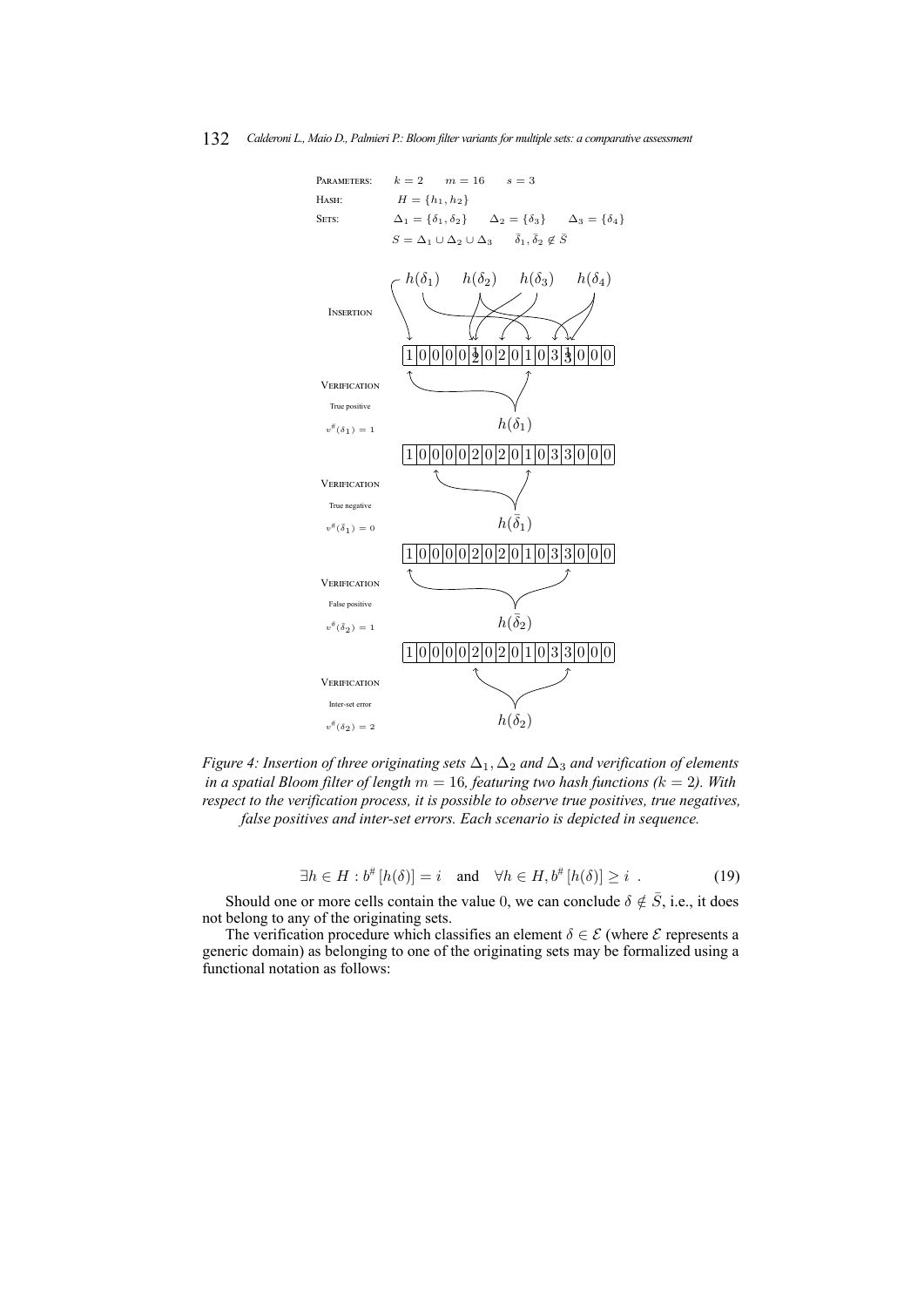$$
v^{\#}: \quad \mathcal{E} \to L_0
$$
  
\n
$$
\delta \mapsto v^{\#}(\delta)
$$
\n(20)

where  $L_0 = \{0, \ldots, s\}$ . This function processes a generic element of the domain  $\mathcal E$ and outputs a value included in  $\{0, \ldots, s\}$ . This integer indicates the set to which the element is supposed to belong to (if the output is  $> 0$ ), or indicates that the element does not belong to any of the originating sets (when the output is 0). As thoroughly investigated in [\[Calderoni et al. 2018\]](#page-19-15), false negatives are not possible, while positive matches are subject to false-positives and inter-set errors. An exemplification of insertion and verification procedures concerning a SBF is proposed in Figure [4.](#page-12-0)

### <span id="page-13-1"></span>**2.3.1 False positives**

While an in-depth investigation concerning SBF false positives falls outside the scope of this work, it is meaningful to recall some outcome for ease of comparison with the ShBF. Specifically, the overall false positive probability in a SBF coincides with the one of a common BF, assuming both filters were filled with the same amount of items, i.e.  $|\bar{S}| = n$ . In this case, the probability to observe a false positive when we query a SBF for membership of an element which does not belong to any of the originating sets is

<span id="page-13-2"></span>
$$
FPP^{\#} = \left(1 - \left(1 - \frac{1}{m}\right)^{kn}\right)^k
$$
 (21)

As widely discussed in [\[Calderoni et al. 2018\]](#page-19-15), this probability may be divided in a set-specific one. Specifically, the probability to report a false positive on a given set  $\Delta_i$ is:

$$
\text{FPP}_{i}^{\#} = \left(1 - \left(1 - \frac{1}{m}\right)^{k\sum_{j=i}^{s} n_j}\right)^{k} - \sum_{j=i+1}^{s} \text{FPP}_{j}^{\#} \tag{22}
$$

### **2.3.2 Inter-set errors**

As stated above, an in-depth investigation concerning SBF inter-set errors falls outside the scope of this work. However, we report the main outcomes discussed in [\[Calderoni et al.](#page-19-15) [2018\]](#page-19-15) for ease of comparison with the ShBF. The probability to observe a set-specific inter-set error is:

$$
\text{ISEP}_{i}^{\#} = \left(1 - \left(1 - \frac{1}{m}\right)^{kn_{i}^{\text{FILL}}}\right)^{k},\tag{23}
$$

where  $n_i^{\text{FILL}}$  represents the number of elements left for insertion after the filter  $b^{\#}$ reaches the state  $i$  (see [\[Calderoni et al. 2018\]](#page-19-15)).

<span id="page-13-0"></span>Assuming  $|\Delta_i| = n_i$ , the overall inter-set error probability (ISEP<sup>#</sup>) may be derived as the weighted sum of each set-specific probability:

$$
ISEP^{\#} = \frac{1}{n} \sum_{i=1}^{s} n_i ISEP_i^{\#} \tag{24}
$$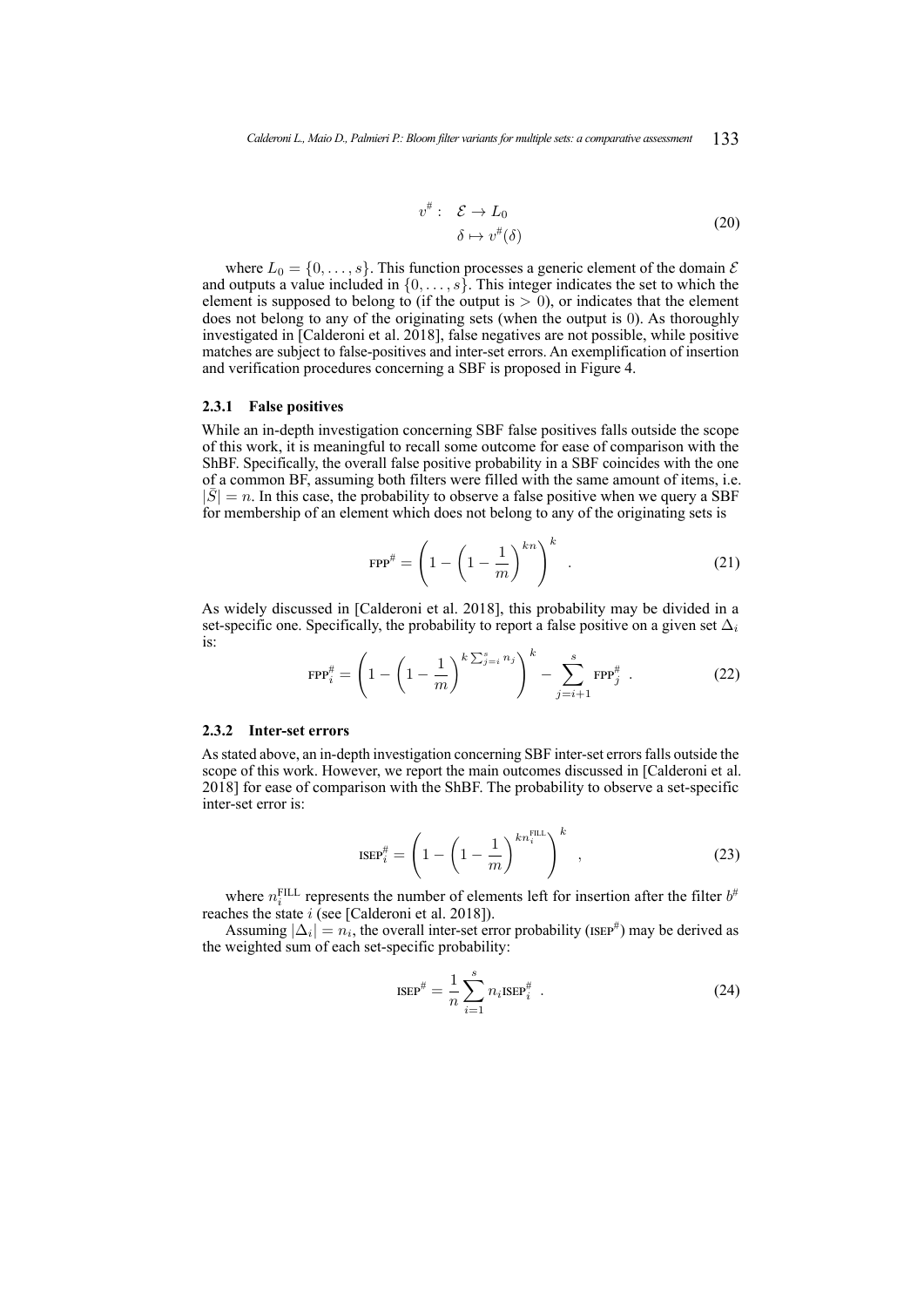134 *Calderoni L., Maio D., Palmieri P.: Bloom filter variants for multiple sets: a comparative assessment*

<span id="page-14-0"></span>

| dataset                           | sets $(s)$      | elements per set  | elements $(n)$           |
|-----------------------------------|-----------------|-------------------|--------------------------|
| uniform<br>random<br>non-elements | 255<br>255<br>۰ | 256<br>[209, 298] | 65280<br>65280<br>500000 |

<span id="page-14-1"></span>*Table 1: Test datasets used for the experimental comparison of the two data structures [\[Calderoni and Palmieri 2017\]](#page-19-16).*



*Figure 5: False positive rate for the two data structures over a uniformly distributed dataset, calculated over the same filter length in bits (left) and the same number of cells (right). The rate validates the probability functions discussed in Section [2.2.1](#page-7-0) and [2.3.1.](#page-13-1)*

# **3 Results and discussion**

We compare the performances of the shifting Bloom filters and the spatial Bloom filters over the two most meaningful filter characteristics: the false positive probability and the inter-set error rate. Because of the different strategies used by the data structures to store multiple sets, these probabilities need to be evaluated with respect to two different parameters: the filter length in bits  $l$  (which expresses the memory usage of the corresponding filter), and the number of cells  $m$  (where each cell is a unique position within the filter). In the case of the ShBF, these two parameters coincide and  $l = m$ , as each cell can store either a 0 or a 1, following the binary nature of the original Bloom filter. The SBF allows instead multi-bit cells, where the data structure stores the index of the relevant set. The length of the filter in bits is therefore the number of cells times the size in bits of each cell, which is determined as the smallest power of 2 which is equal or greater than the number of sets to be stored plus one. So, if we need to store 255 sets,  $\bar{l} = 8 \cdot m$ , as  $2^8 = 256$ .

We performed extensive experimental tests over implementations of both the shifting Bloom filter and the spatial Bloom filter using the test datasets described in Table [1](#page-14-0) [\[Calderoni and Palmieri 2017\]](#page-19-16). Both datasets have a total of 65280 elements distributed over 255 sets. In the uniform dataset, each set contains exactly 256 elements, while in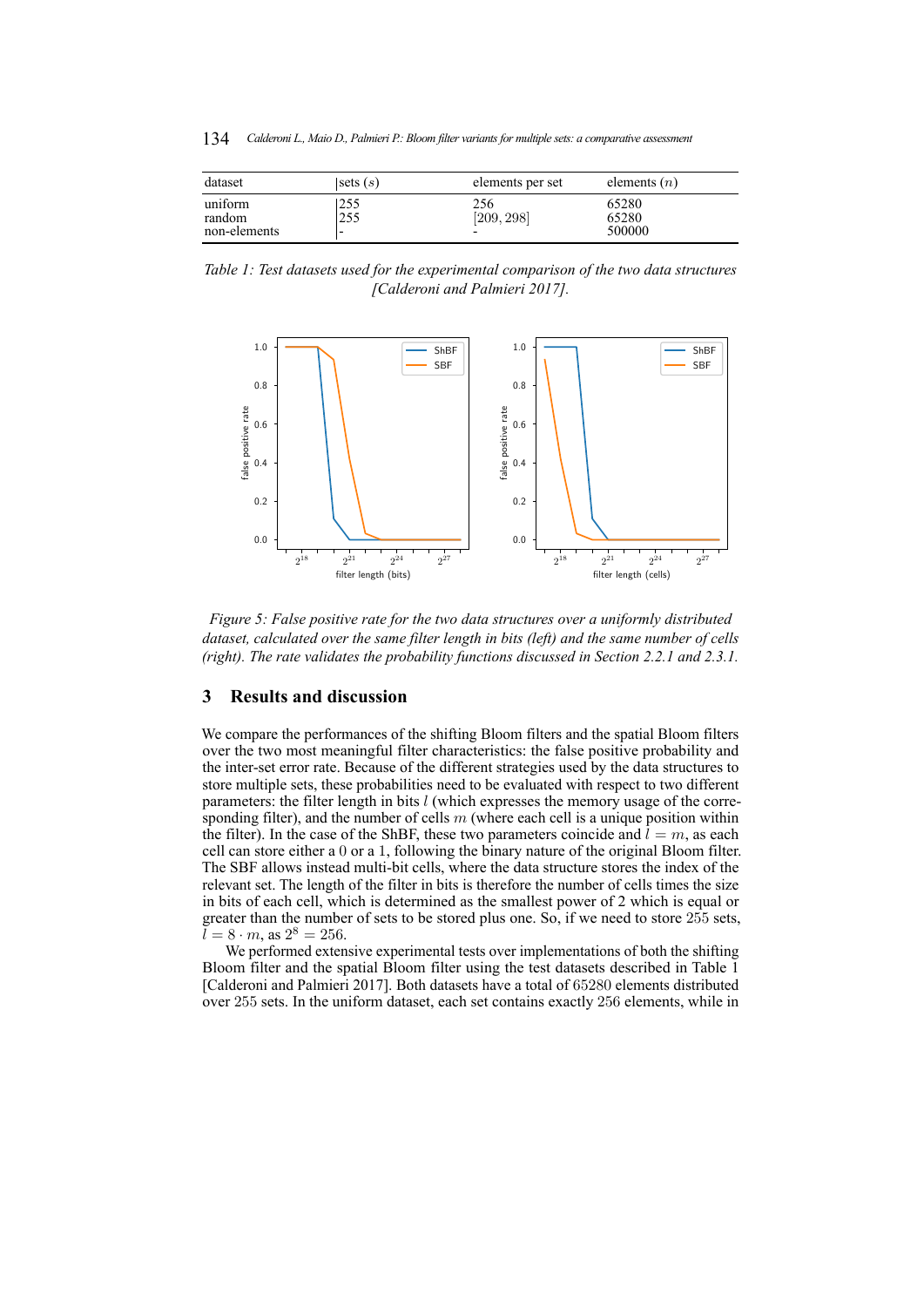<span id="page-15-0"></span>

*Figure 6: A plot of the false positive probability as expressed in [\(11\)](#page-9-3) and [\(21\)](#page-13-2) as the number of originating sets s increases. The filter length is*  $m = 2^{20}$  *in (a), and*  $m = 2^{23}$ *in (b).*

the random dataset the elements are distributed randomly between sets. In order to test the false positive probability, we use an additional dataset of 500000 "non-elements" that are not part of either test datasets, and therefore should ideally be detected as not belonging to any of the originating sets.

Results of the false positive probability experiment are depicted in Figure [5.](#page-14-1) The figure plots the observed ratio of false positives over the uniform dataset. On the left hand side, the ratio is calculated over a varying filter legth in bits  $l$ , while on the right hand side this is done over the number of cells m. Given that  $l = m$  for the ShBF, as described above, the experimentally observed probability remains the same, while the ratio changes for the SBF. The length of the filter (in bits and cells) over which the two graphs are plotted is aimed at covering the spectrum of different possible instances of use of the filters, and to encompass low expected false positive ratios (to the right of each graph) and high expected false positive ratios (to the left). For this reason, the length parameter in the graph ranges from low values starting at  $2^{17}$  – which imply high false positive rate – to high values up to  $2^{28}$ , where the false positive rate becomes (close to) 0. From the experiment, we can see that the SBF performs better if we consider the number of cells m, resulting in a negligible number of false positives for  $m \geq 2^{20}$ . However, if we consider the memory space used by the filter and therefore the filter length in bits, ShBF can provide optimal results starting at  $l = 2^{21}$  while the SBF at  $l = 2^{23}$ . Based on these results, we select values of m and l in the range from  $2^{20}$  to  $2^{23}$  as the parameters for further experiments, as these values provide a probability – and therefore expected rate – of false positives and inter-set errors that is neither too low (negligible) nor too high (over 0.1, where the filters become unusable in most use cases), as seen in Figure [5.](#page-14-1)

While the experiment depicted in Figure [5](#page-14-1) was carried out keeping the number of originating sets fixed, it is important to point out that, concerning false positive probability, the SBF outperforms the ShBF as the number s of originating sets increases. This condition is evident from [\(11\)](#page-9-3) and [\(21\)](#page-13-2), and is outlined in Figure [6.](#page-15-0) In particular, for  $m = 2^{20}$  the false positive probability for the ShBF increases from close to 0 for a single set to over 0.1 for 250 sets (Figure [6a\)](#page-15-0). In the case of a larger filter with  $m = 2^{23}$ , the false positive probability for the ShBF ranges from close to 0 to  $1.4 \times 10^9$ . The false positive probability of the SBF is instead independent of the number of sets, as expected.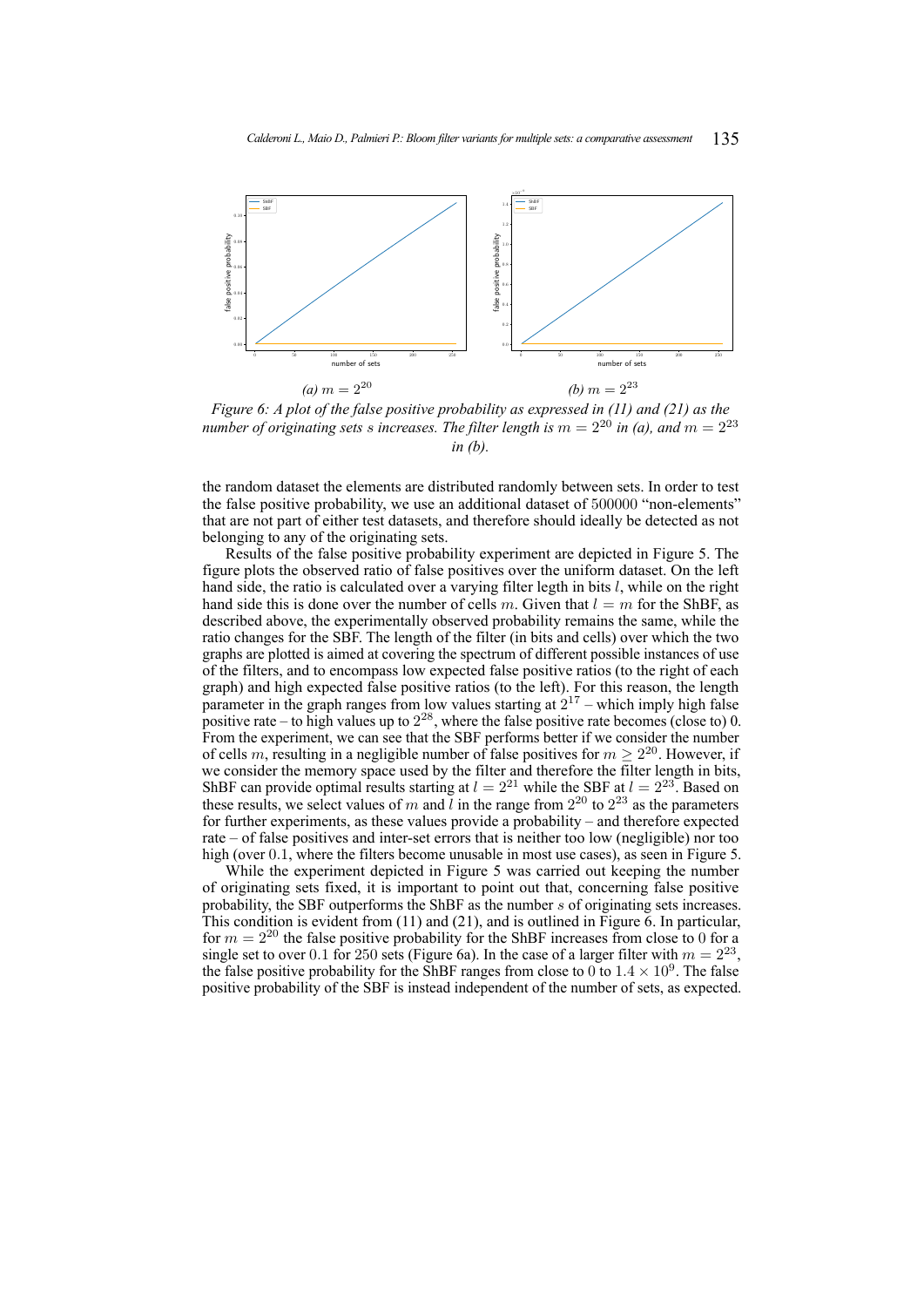<span id="page-16-0"></span>

*Figure 7: Filter behaviour of the two data structures over two datasets, (a) with a uniform distribution of elements among the 255 sets, (b) with a random distribution. The SBF is tested over a number of cells*  $m = 2^{20}$  *and filter length in bits*  $l = 2^{23}$  *(left). The ShBF is tested over the same number of cells*  $m = l = 2^{20}$  *(centre); and over the same filter length in bits with*  $m = l = 2^{23}$  *(right). For a ShBF, the number of cells and the filter length in bits coincide.*

Figure [7](#page-16-0) depicts the behaviour of the ShBF and SBF over both the uniform and random datasets with respect to inter-set errors. The bar on the left hand side for both graphs shows results for the SBF over a number of cells  $m = 2^{20}$  and filter length in bits  $l = 2^{23}$ . The ShBF is tested over the same number of cells  $m = 2^{20}$  as the SBF in the bar at the centre; and over the same filter length in bits with  $l = 2^{23}$  in the bar on the right hand side. Since some outcomes concerning errors are not easily visible, results of the experiment are also provided in Table [2.](#page-17-0)

Given that the computational cost (in terms of number of hash computations) increases significantly as the number of sets increases for the ShBF (as discussed in the following section, and Table [3\)](#page-17-1), we performed the tests over large but compact datasets of 65280 elements and 255 sets. Larger datasets would not provide significantly different results from the error probability perspective, given the filter parameters  $m$  and  $k$  are adjusted accordingly, but would incur in a largely increased computation time. Again, we notice here that the ShBF outperforms the SBF in terms of space efficiency, but not in terms of cell numbers. It is important to note here the different behaviour of the two data structures with respect to the occurrence of an inter-set error. In the case of the ShBF, an inter-set error happens when the originating set cannot be determined exactly, because more than one potential set is returned by the filter over a query. However, the correct set is always included in the returned list. In the case of the SBF, instead, and inter-set error returns a single set, which is not the correct originating set. In order to compare the different behaviours, we introduce an *entropy* metric here (modeled around the entropy concept first proposed by Shannon) which assesses the amount of information returned by a query. For the purpose of this work, we consider a correct result as having entropy 1, an incorrect result (possible only for the SBF) as having entropy 0, and a doubtful result (when multiple sets are returned by querying an ShBF) as  $1/u$  where u is the number of sets returned. Average entropy results (ent) for the experiment are provided in Table [2,](#page-17-0) where we call an event where  $u = i$  as  $u_i$ . The results indicate that the ShBF has a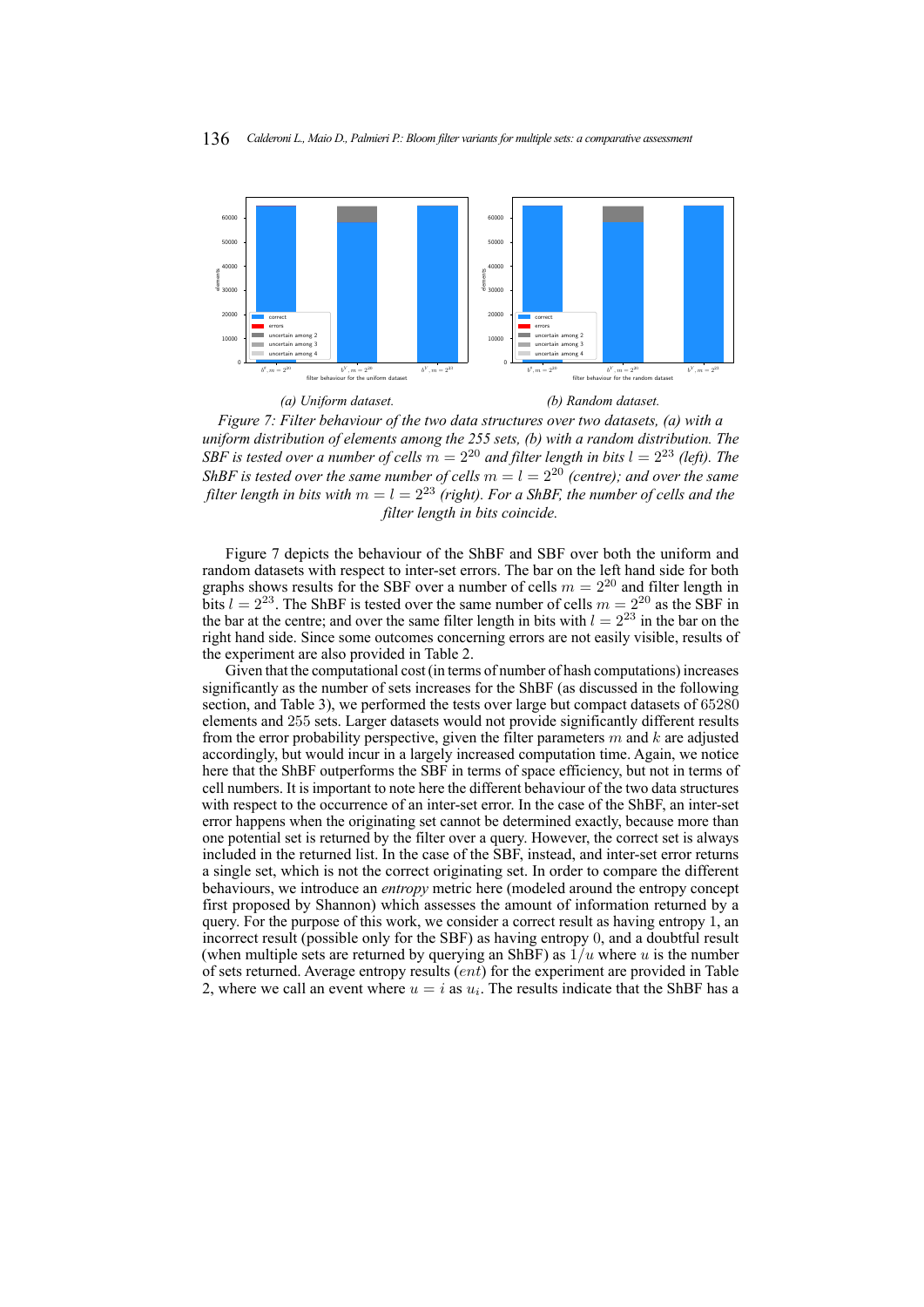<span id="page-17-0"></span>

| filter      | m        | $\mathfrak{c}$ | $\epsilon$ | $u_2$ | $u_3$                  | $u_4$ | $u_{5}$  | ent     |
|-------------|----------|----------------|------------|-------|------------------------|-------|----------|---------|
|             |          |                |            |       | <b>UNIFORM DATASET</b> |       |          |         |
| <b>SBF</b>  | $2^{20}$ | 65276          | 4          |       |                        |       |          | 0.99994 |
| <b>ShBF</b> | $2^{20}$ | 58174          |            | 6739  | 352                    | 15    | $\theta$ | 0.94462 |
| <b>ShBF</b> | $2^{23}$ | 65276          |            | 4     | 0                      | 0     | 0        | 0.99997 |
|             |          |                |            |       | <b>RANDOM DATASET</b>  |       |          |         |
| <b>SBF</b>  | $2^{20}$ | 65277          | 3          |       |                        |       |          | 0.99995 |
| <b>ShBF</b> | $2^{20}$ | 58282          |            | 6600  | 379                    | 18    |          | 0.94536 |
| <b>ShBF</b> | $2^{23}$ | 65278          |            | 2     | 0                      | 0     |          | 0.99998 |

*Calderoni L., Maio D., Palmieri P.: Bloom filter variants for multiple sets: a comparative assessment* 137

*Table 2: Results of the experiment also depicted in Figure [7.](#page-16-0)* c *is the number of elements whose set was correctly identified. For the SBF, the number of elements recognised as*

belonging to a wrong set is e. For the ShBF,  $u_i$  is the number of elements that were *identified as belonging to one out of* i *sets. The resulting entropy* ent *is also provided for both data structures, calculated as described in Section [3.](#page-13-0)*

marginally higher entropy for the same filter length  $l$  for both distributions. Finally, we note here that while inter-set errors are distributed uniformly in the case of the ShBF, the SBF has a higher occurrence of inter-set errors for sets that have low index (that is, those that are entered first into the filter during construction). Therefore, the filter can be tuned to have different error probabilities for different sets, which may be an advantage in certain application scenarios.

## **3.1 Computational cost**

In analysing the error probability of the two data structures, we referred to the memory usage of the filters. However, the operation of both data structures also implies a computational cost, which is different between the two constructions. In particular, in the following we analyse the computational cost associated with a single query to a filter. In general, cryptographic operations are the most computationally expensive, and therefore we analyse here the number of hash computations required for a query. Results are shown in Table [3.](#page-17-1)

A shifting Bloom filter requires  $(k + s - 1)$  hash digests to be computed for each query (where  $k$  is the number of hash functions chosen at filter construction, and  $s$  is the number of sets), and each query also involves s lookups. Moreover, a single query involves reading a minimum of s cells (if a 0 is returned in the first position of all set offsets) and a maximum of  $(s \cdot k)$  (in the worst case scenario for which a 1 is returned for each cell read). A spatial Bloom filter, instead, requires a constant number of hash computations  $k$  and a single lookup for each query, with a minimum of 1 and a maximum

<span id="page-17-1"></span>

| filter             | lookups/query | hashes/query | cells read/query [min, max] |
|--------------------|---------------|--------------|-----------------------------|
| ShBF<br><b>SBF</b> |               | $k+s-1$      | $ s,(s\cdot k) $            |

*Table 3: Computational cost (expressed as number of hash computations required) for each lookup and query.*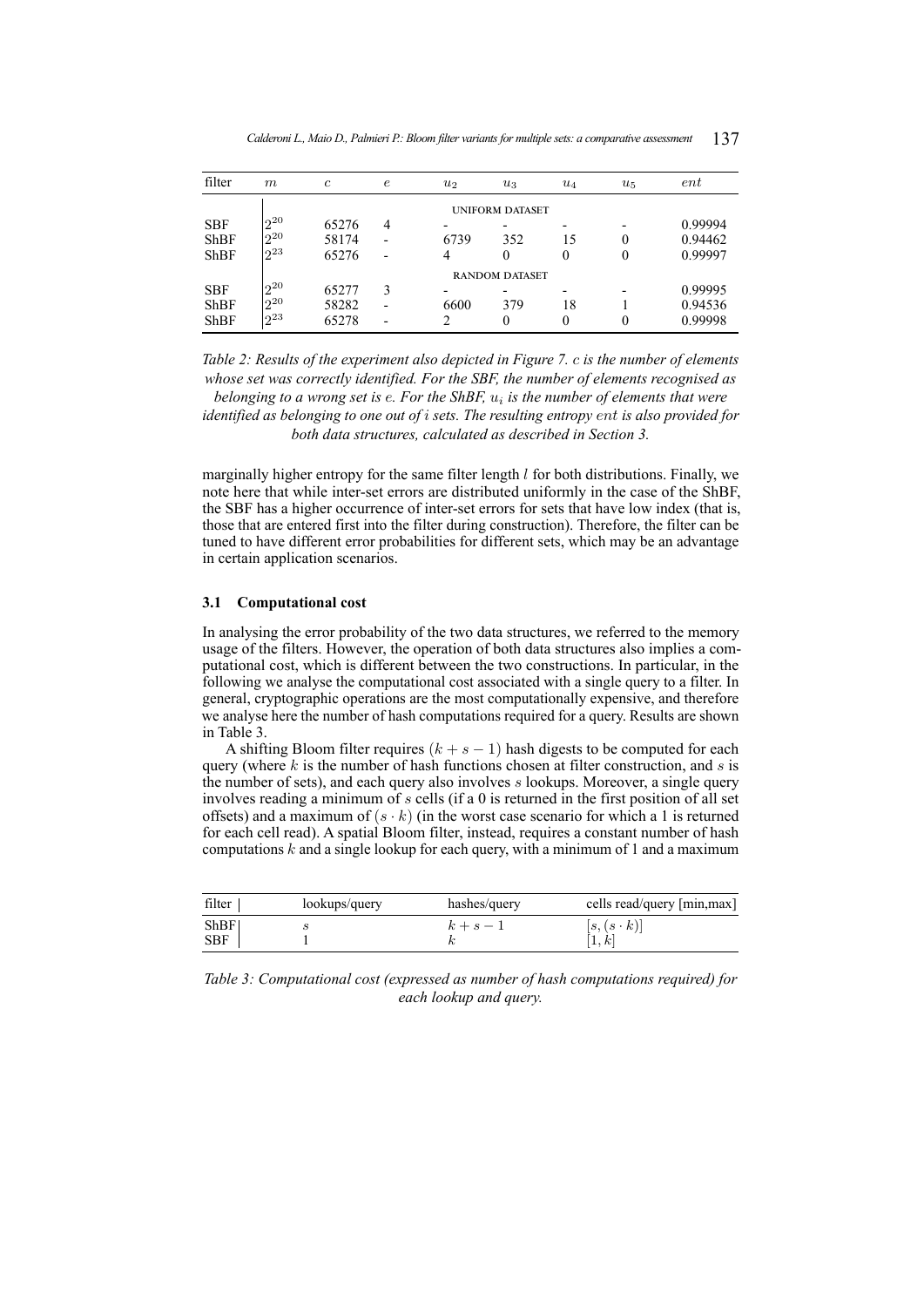<span id="page-18-0"></span>

*Figure 8: Number of hash computations required for a single query over the ShBF (linear) and SBF (constant) over the number of sets.*

of k cells read. We can therefore conclude that the computational cost of a ShBF is significantly higher per query than the cost of an equivalent SBF, as evident in Figure [8.](#page-18-0)

# **4 Conclusions**

In this paper we compared the shifting Bloom filters and the spatial Bloom filters, two probabilistic data structures designed to support association queries. For the former data structure, we also provide a novel generalised definition allowing an unbounded number of originating sets, and we discuss the resulting probabilistic model in detail. We implemented and tested both data structures over several datasets. Results show that the two data structures provide different benefits, and an adoption choice should depend on the application context. In particular, the probabilistic model of the spatial Bloom filter shows that it outperforms the shifting Bloom filter concerning both false positives and inter-set errors when the number of cells is considered. However, when effective memory consumption is considered, the shifting Bloom filter can achieve similar error rates to the spatial Bloom filter using less memory. With regards to computational costs, SBF requires a constant number of hash calculations, while ShBF requires a number of hash digest computations that increases linearly with the number of sets.

#### **Acknowledgements**

The authors would like to thank Herakliusz Oskar Lipiec, who worked on a python implementation of the shifting Bloom filter data structure as part of his final year project at University College Cork.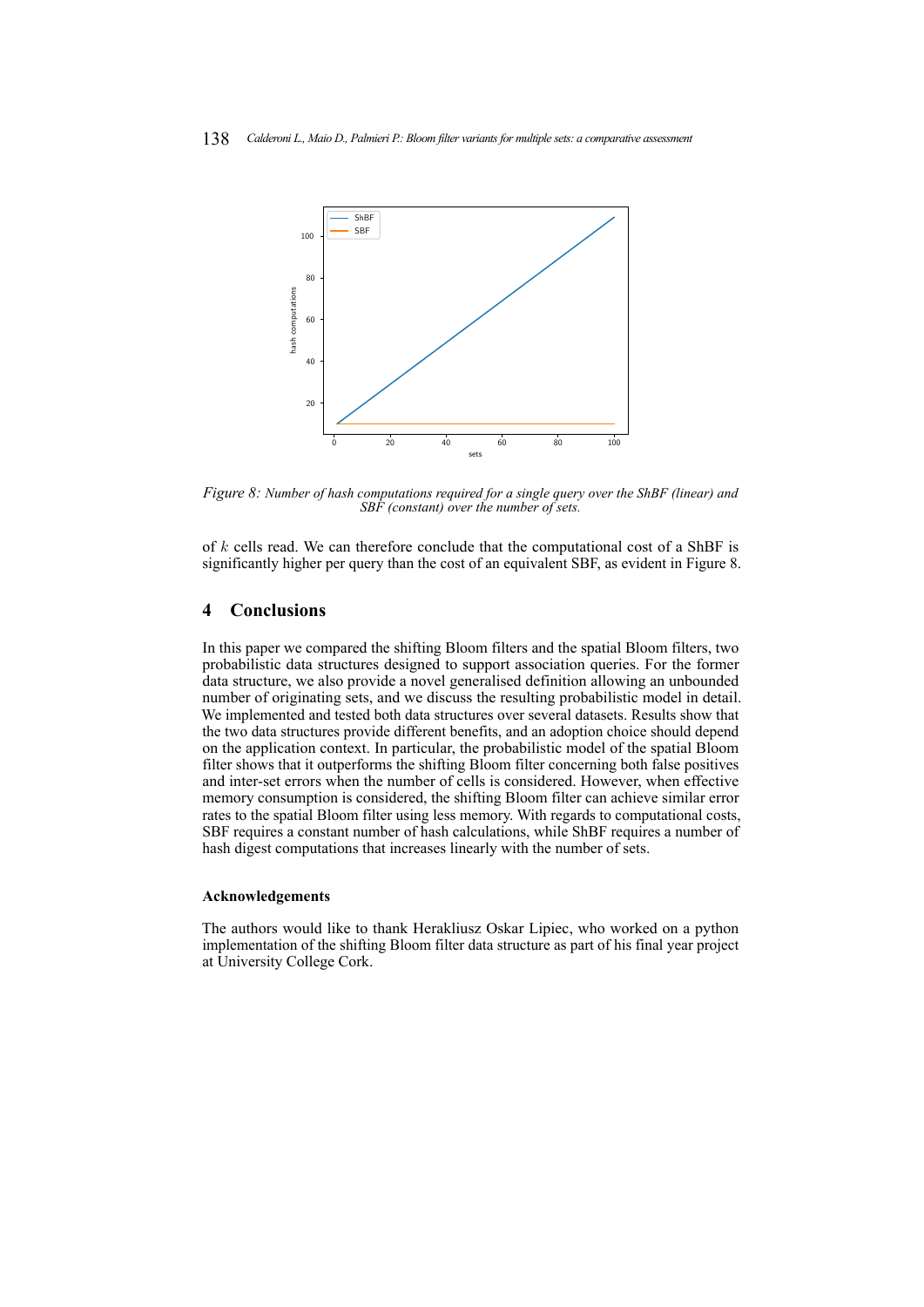# **References**

<span id="page-19-1"></span>[Bloom 1970] Bloom, B. H. (1970). Space/Time Trade-offs in Hash Coding with Allowable Errors. Communications of the ACM  $13$  (7), 422–426.

<span id="page-19-13"></span>[Bose et al. 2008] Bose, P., Guo, H., Kranakis, E., Maheshwari, A., Morin, P., Morrison, J., Smid, M. H. M. and Tang, Y. (2008). On the false-positive rate of Bloom filters. Information Processing Letters  $108(4)$ ,  $210-213$ .

<span id="page-19-6"></span>[Broder and Mitzenmacher 2003] Broder, A. Z. and Mitzenmacher, M. (2003). Survey: Network Applications of Bloom Filters: A Survey. Internet Mathematics 1 (4), 485–509.

<span id="page-19-14"></span>[Calderoni et al. 2020] Calderoni, L., Bandini, S. and Maio, D. (2020). Privacy preservation in outsourced mobility traces through compact data structures. Journal of Information Security and Applications 55, 102630.

<span id="page-19-16"></span>[Calderoni and Palmieri 2017] Calderoni, L. and Palmieri, P. (2017). libSBF-testdatasets v.1.1. [https://github.com/spatialbloomfilter/libSBF-testdatasets.](https://github.com/spatialbloomfilter/libSBF-testdatasets)

<span id="page-19-10"></span>[Calderoni et al. 2015] Calderoni, L., Palmieri, P. and Maio, D. (2015). Location privacy without mutual trust: The spatial Bloom filter. Computer Communications 68, 4–16.

<span id="page-19-15"></span>[Calderoni et al. 2018] Calderoni, L., Palmieri, P. and Maio, D. (2018). Probabilistic Properties of the Spatial Bloom Filters and Their Relevance to Cryptographic Protocols. IEEE Transactions on Information Forensics and Security 13 (7), 1710–1721.

<span id="page-19-0"></span>[Chang et al. 2008] Chang, F., Dean, J., Ghemawat, S., Hsieh, W. C., Wallach, D. A., Burrows, M., Chandra, T., Fikes, A. and Gruber, R. E. (2008). Bigtable: A Distributed Storage System for Structured Data. ACM Transactions on Computer Systems 26 (2), 4:1–4:26.

<span id="page-19-8"></span>[Chang et al. 2004] Chang, F., Li, K. and Feng, W. (2004). Approximate Caches for Packet Classification. In The 23rd IEEE Conference on Computer and Communications, INFOCOM 2004, Hong Kong, China, March 7-11, 2004 pp. 2196–2207,.

<span id="page-19-12"></span>[Charles and Chellapilla 2008] Charles, D. X. and Chellapilla, K. (2008). Bloomier Filters: A Second Look. In Algorithms - ESA 2008, 16th Annual European Symposium, Karlsruhe, Germany, Sept 15-17, 2008. Proceedings pp. 259–270,.

<span id="page-19-11"></span>[Chazelle et al. 2004] Chazelle, B., Kilian, J., Rubinfeld, R. and Tal, A. (2004). The Bloomier filter: an efficient data structure for static support lookup tables. In Proceedings of the Fifteenth Annual ACM-SIAM Symposium on Discrete Algorithms, SODA 2004, New Orleans, Louisiana, USA, January 11-14, 2004 pp. 30–39,.

<span id="page-19-7"></span>[Dharmapurikar et al. 2006] Dharmapurikar, S., Krishnamurthy, P. and Taylor, D. E. (2006). Longest prefix matching using bloom filters. IEEE/ACM Trans. Netw. 14 (2), 397–409.

<span id="page-19-3"></span>[Fan et al. 2000] Fan, L., Cao, P., Almeida, J. M. and Broder, A. Z. (2000). Summary cache: a scalable wide-area web cache sharing protocol. IEEE/ACM Transactions on Networking 8 (3), 281–293.

<span id="page-19-5"></span>[Geravand and Ahmadi 2013] Geravand, S. and Ahmadi, M. (2013). Bloom filter applications in network security: A state-of-the-art survey. Computer Networks 57 (18), 4047–4064.

<span id="page-19-4"></span>[Gomez-Barrero et al. 2016] Gomez-Barrero, M., Rathgeb, C., Galbally, J., Busch, C. and Fiérrez, J. (2016). Unlinkable and irreversible biometric template protection based on bloom filters. Information Sciences 370-371, 18–32.

<span id="page-19-2"></span>[Grandi 2018] Grandi, F. (2018). On the analysis of Bloom filters. Information Processing Letters 129, 35–39.

<span id="page-19-9"></span>[Hao et al. 2009] Hao, F., Kodialam, M. S., Lakshman, T. V. and Song, H. (2009). Fast Multiset Membership Testing Using Combinatorial Bloom Filters. In The 28th IEEE Conference on Computer Communications, INFOCOM 2009, 19-25 April 2009, Rio de Janeiro, Brazil pp.  $513 - 521$ .